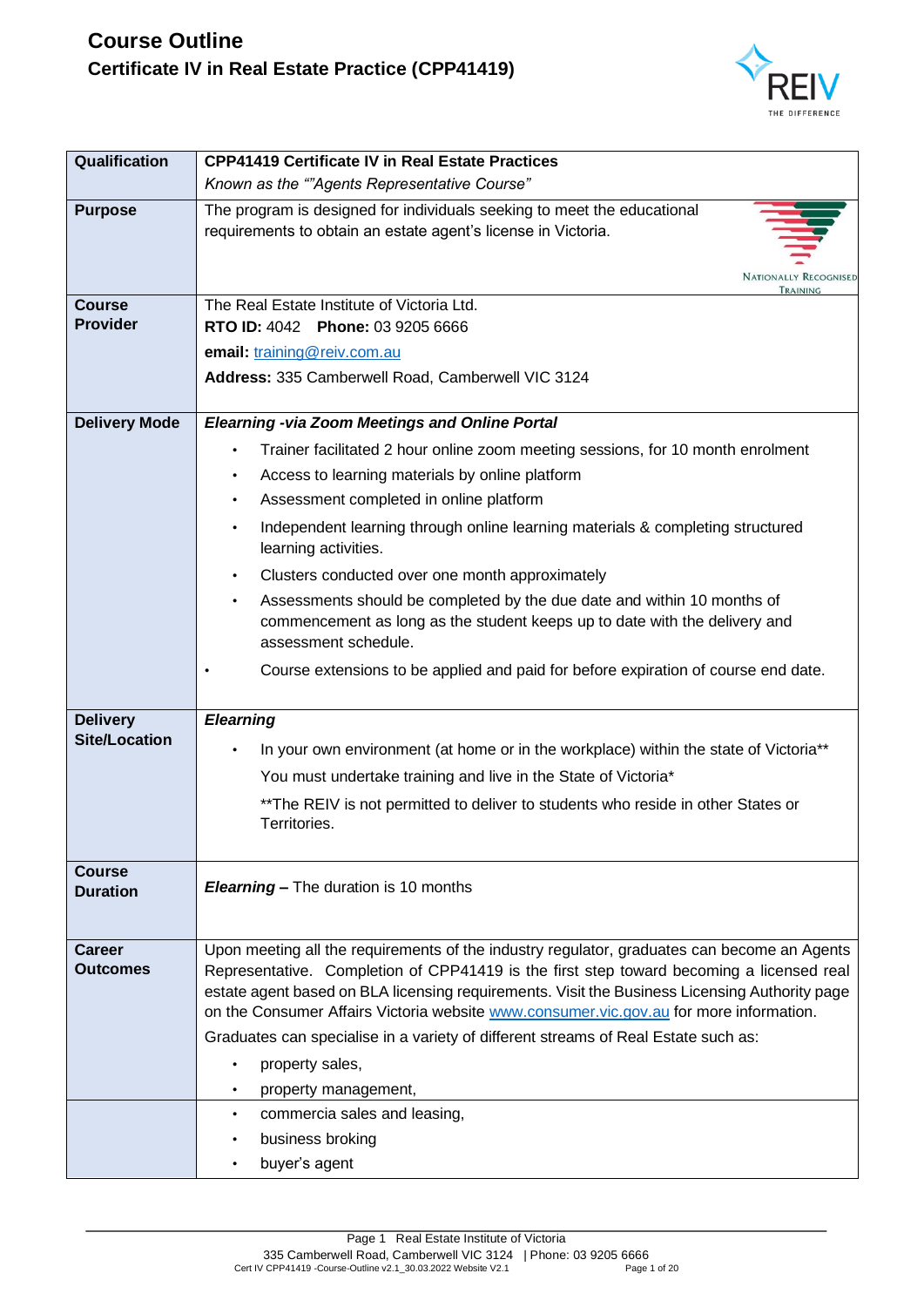

| <b>Education</b><br><b>Pathways</b>  | The further study pathways available to students who undertake this course include:<br>CPP51119 - Diploma of Property (Agency Management)<br>CPP50316 - Diploma of Strata Community Management |                                                                                                  |                          |                                                                                                                                                                                                                                                                                                                                                                                                                                                                                                                                                                                                                                                                                             |
|--------------------------------------|------------------------------------------------------------------------------------------------------------------------------------------------------------------------------------------------|--------------------------------------------------------------------------------------------------|--------------------------|---------------------------------------------------------------------------------------------------------------------------------------------------------------------------------------------------------------------------------------------------------------------------------------------------------------------------------------------------------------------------------------------------------------------------------------------------------------------------------------------------------------------------------------------------------------------------------------------------------------------------------------------------------------------------------------------|
| <b>Units of</b><br><b>Competency</b> |                                                                                                                                                                                                | Note: the schedule may change due to trainer scheduling and availability                         |                          | CPP41419 Certificate IV in Real Estate Practices requires the completion of the following<br>units, delivered over 43 weeks. The proposed delivery schedule is outlined below.                                                                                                                                                                                                                                                                                                                                                                                                                                                                                                              |
|                                      | <b>Week</b>                                                                                                                                                                                    | <b>Unit Code &amp; Title</b>                                                                     | Core/<br><b>Elective</b> | <b>Topics Covered</b>                                                                                                                                                                                                                                                                                                                                                                                                                                                                                                                                                                                                                                                                       |
|                                      | Week 1<br>ZOOM 5:30pm -<br>7:30pm &<br>Independent<br>student learning                                                                                                                         | CPPREP4001<br>Prepare for<br>professional practice<br>in real estate<br><b>Nominal hours: 30</b> | Core                     | Explain real estate agency<br>$\bullet$<br>functions and business<br>structure<br>Identify parties to RE<br>transactions, explain<br>services offered by RE<br>agents, explain the agency-<br>principal relationship,<br>Identify different types of<br>RE business ownership<br>and organisational<br>structures<br>Interpret professional<br>practice guidelines<br>Analyse key legislation and<br>$\bullet$<br>the relevance to the role<br>Interpret and explain equal<br>opportunity & anti-<br>discrimination principles<br>and laws<br>Identify the codes of<br>conduct and practice<br>relevant to RE<br>Identify the industry bodies<br>and licensing eligibility<br>requirements. |
|                                      | Week 2<br>ZOOM 5:30pm -<br>7:30pm &<br>Independent<br>student learning                                                                                                                         | CPPREP4001<br>Prepare for<br>professional practice<br>in real estate                             | Core                     | Explain employment<br>opportunities in the real<br>estate industry<br>Analyse NES and employer<br>and employee<br>responsibilities in regard to<br>conditions of employment<br>Examine communication<br>$\bullet$<br>skills and strategies used to<br>build client relationships<br>and communication<br>strategies to address client<br>complaints<br>Identify professional<br>$\bullet$<br>development pathways<br>within real estate<br>Regulatory requirements<br>for CPD in real estate<br>Identify opportunities for<br><b>CPD</b>                                                                                                                                                    |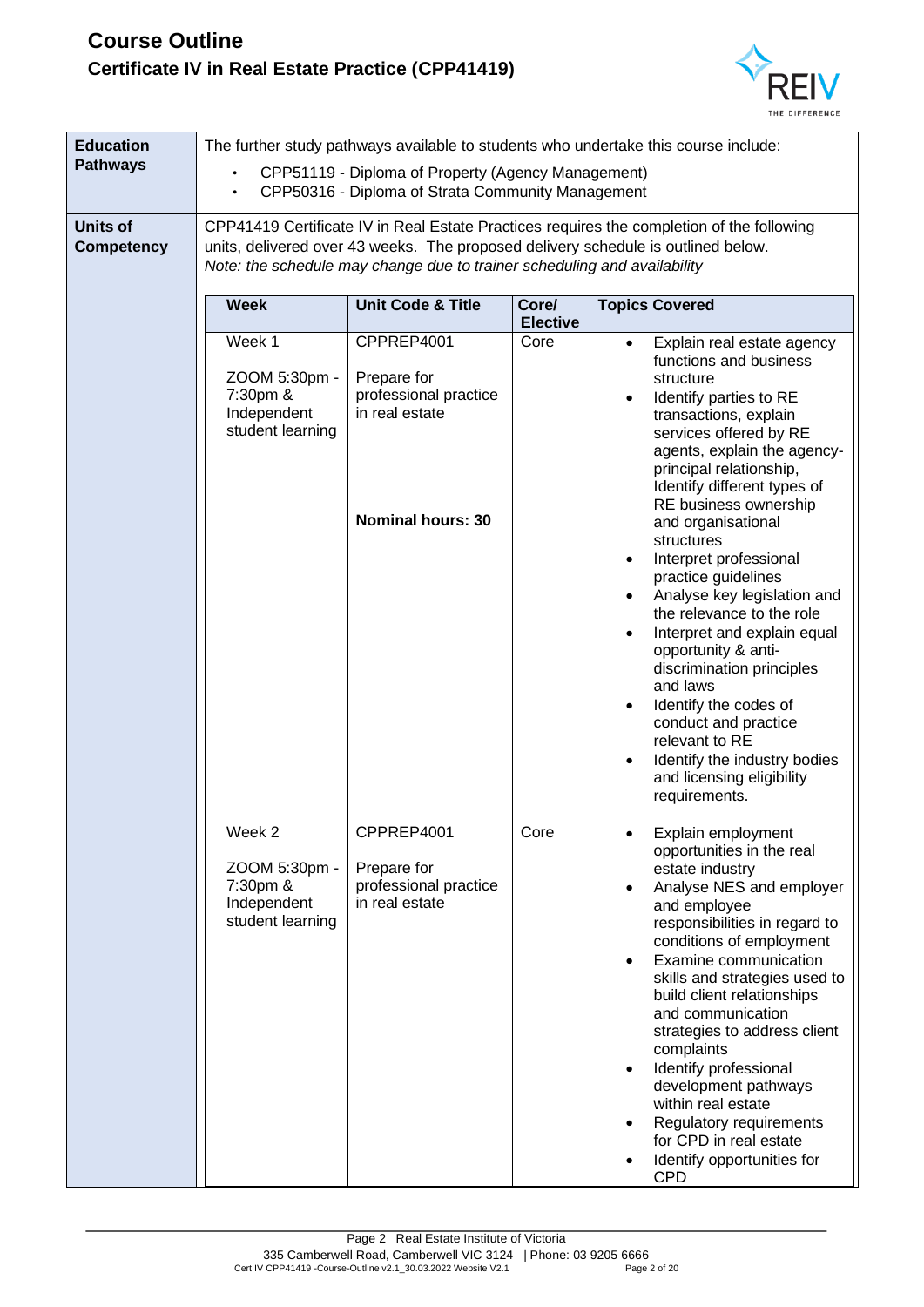

| Assessment due date                                                    |                                                                                                      | Friday, 7 January 2022 |                                                                                                                                                                                                                                                                                                                                                                                                                                                                                                                                                                                                                                          |  |
|------------------------------------------------------------------------|------------------------------------------------------------------------------------------------------|------------------------|------------------------------------------------------------------------------------------------------------------------------------------------------------------------------------------------------------------------------------------------------------------------------------------------------------------------------------------------------------------------------------------------------------------------------------------------------------------------------------------------------------------------------------------------------------------------------------------------------------------------------------------|--|
|                                                                        | <b>WEEK 3-6 STUDY BREAK</b>                                                                          |                        | Monday 20 <sup>th</sup> December 2021 - Monday, 10 <sup>th</sup> January 2022 Students continue study                                                                                                                                                                                                                                                                                                                                                                                                                                                                                                                                    |  |
| Week 7<br>ZOOM 5:30pm -<br>7:30pm &<br>Independent<br>student learning | CPPREP4002<br>Access and interpret<br>ethical practice in<br>real estate<br><b>Nominal hours: 40</b> | Core                   | Analyse ethical practice in<br>real estate.<br>Interpret consumer<br>protection requirements in<br>real estate<br>Risks to consumer<br>Risk to agency<br>Risk to industry<br>Personal risk                                                                                                                                                                                                                                                                                                                                                                                                                                               |  |
| Week 8<br>ZOOM 5:30pm -<br>7:30pm &<br>Independent<br>student learning | CPPREP4002<br>Access and interpret<br>ethical practice in<br>real estate                             | Core                   | Source and review ethical<br>practices in real estate -<br>privacy, confidentiality and<br>security of customer<br>information, disclosure of<br>material facts, conflict of<br>interest and referrals, price<br>guide recommendations.<br>Communication strategies<br>$\bullet$<br>for clear representation and<br>complaint resolution<br>processes<br>Examine strategies to<br>resolve concerns<br>Research and record<br>sources of specialist advice<br>about ethical practice in RE<br>Strategies to respond to<br>concerns about<br>discrepancies between<br>personal or agency practice<br>and RE ethical practice<br>standards. |  |
| Assessment due date                                                    |                                                                                                      |                        | Monday, 14th February 2022                                                                                                                                                                                                                                                                                                                                                                                                                                                                                                                                                                                                               |  |
| Week 9<br>ZOOM 5:30pm -<br>7:30pm &<br>Independent<br>student learning | CPPREP4003<br>Access and interpret<br>legislation in real<br>estate<br><b>Nominal hours: 50</b>      | Core                   | Interpret legislation<br>$\bullet$<br>Common problems with<br>interpreting legislation and<br>consequences for<br>misinterpreting law<br>Analyse legislation relevant<br>to RE activities<br>Explain the role of the<br>regulators in relation to<br>legislation<br>Maintain knowledge of<br>current legislation<br>Identify own responsibility<br>to access, read, interpret<br>and apply legislation to RE<br>operations                                                                                                                                                                                                               |  |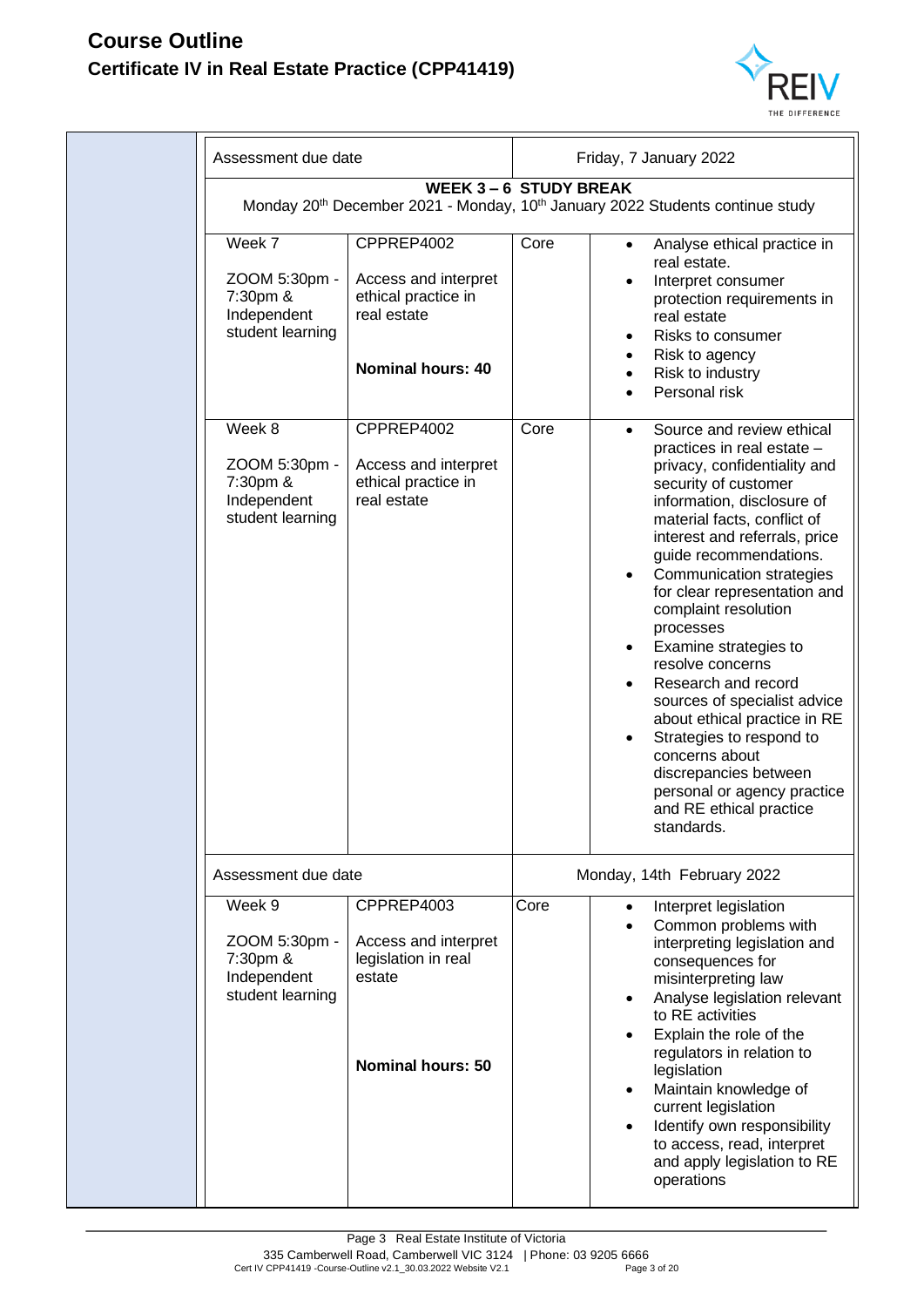

| Week 10<br>ZOOM 5:30pm -<br>7:30pm &<br>Independent<br>student learning | CPPREP4003<br>Access and interpret<br>legislation in real<br>estate                                           |          | Apply techniques to access<br>current and point-in-time<br>versions of legislation,<br>techniques for tracking<br>changes and amendments<br>to legislation<br>Identify processes to<br>resolve concerns<br>Processes to investigate<br>discrepancies in application<br>of legislation<br>Processes to respond to<br>discrepancies between<br>personal or agency practice<br>and current legislation                                                                                                                      |
|-------------------------------------------------------------------------|---------------------------------------------------------------------------------------------------------------|----------|--------------------------------------------------------------------------------------------------------------------------------------------------------------------------------------------------------------------------------------------------------------------------------------------------------------------------------------------------------------------------------------------------------------------------------------------------------------------------------------------------------------------------|
| <b>Assessment Due</b>                                                   |                                                                                                               |          | Monday, 7 <sup>th</sup> March 2022                                                                                                                                                                                                                                                                                                                                                                                                                                                                                       |
| Week 11<br>ZOOM 5:30pm -<br>7:30pm &<br>Independent<br>student learning | CPPREP4004<br>Establish marketing<br>and communication<br>profiles in real estate<br><b>Nominal hours: 20</b> | Core     | Interpret marketing and<br>communication channels<br>Develop a personal profile                                                                                                                                                                                                                                                                                                                                                                                                                                          |
| Week 12<br>ZOOM 5:30pm -<br>7:30pm &<br>Independent<br>student learning | CPPREP4004<br>Establish marketing<br>and communication<br>profiles in real estate                             |          | <b>Examine client</b><br>$\bullet$<br>engagement practices for<br>marketing property<br>Examine marketing and<br>communication channels<br>for community engagement                                                                                                                                                                                                                                                                                                                                                      |
| Assessment due                                                          |                                                                                                               |          | Monday, 14 <sup>th</sup> March 2022                                                                                                                                                                                                                                                                                                                                                                                                                                                                                      |
| Week 13<br>ZOOM 5:30pm -<br>7:30pm &<br>Independent<br>student learning | CPPREP4101<br>Appraise property for<br>sale or lease<br><b>Nominal hours: 40</b>                              | Elective | Prepare for property<br>appraisal<br>Apply regulatory and<br>legislative requirements of<br>the property appraisal<br>process<br>Document client<br>requirements and<br>expectations for property<br>appraisal and agreement to<br>proceed<br>Confirm ownership of<br>property<br>Research and analyse<br>property market conditions<br>and property attributes<br>Select appraisal methods<br>suitable for the property<br>type and location<br>Document market<br>conditions and indicators<br>for sale or lease price |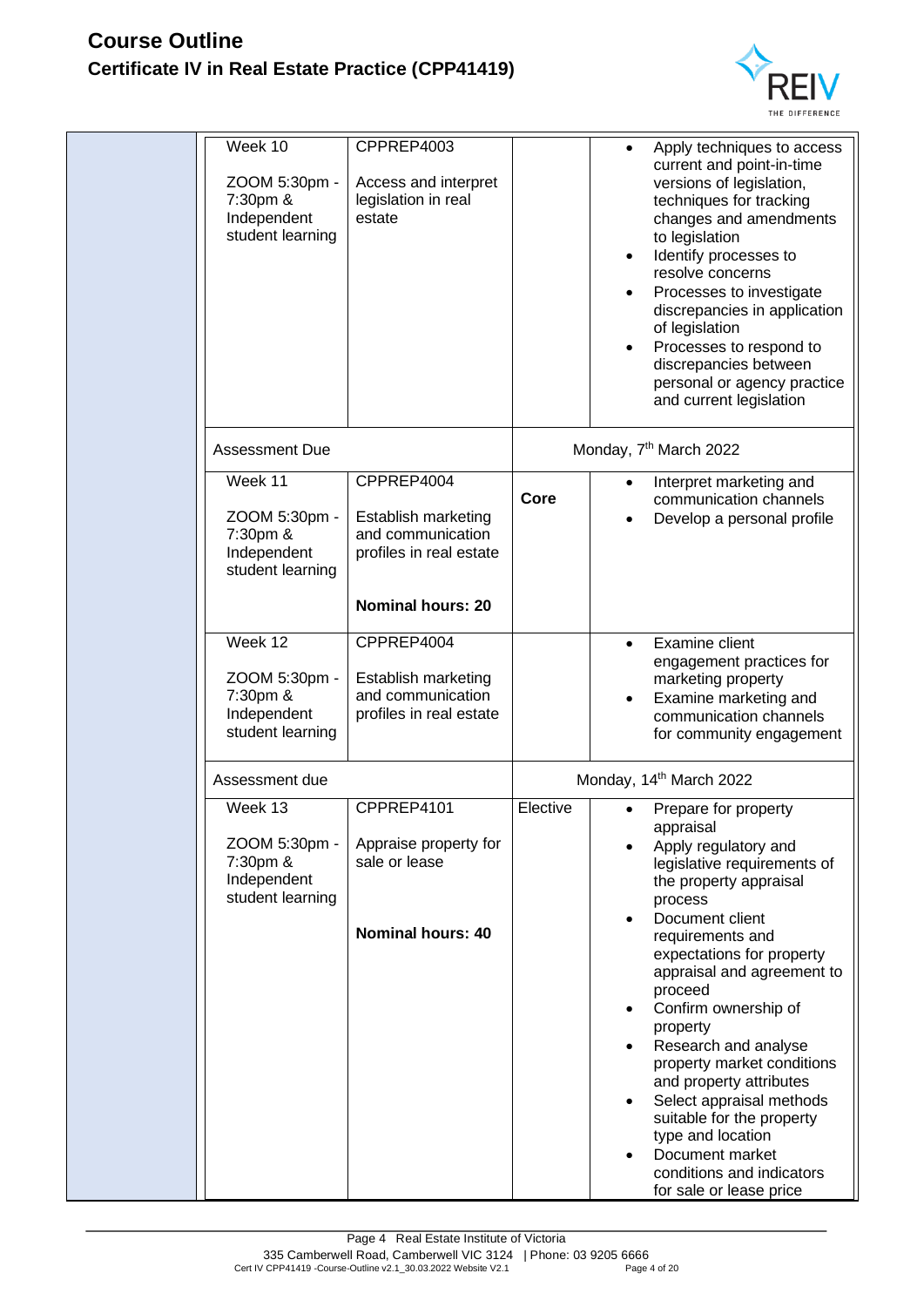

|                                                                         |                                                                             |                           | Identify sources of<br>specialist advice to assist<br>appraisal<br>Prepare and present<br>$\bullet$<br>appraisal report<br>Maintain documented<br>evidence from appraisal<br>activities including<br>confidentiality of<br>information                                                                                                                                                                        |
|-------------------------------------------------------------------------|-----------------------------------------------------------------------------|---------------------------|---------------------------------------------------------------------------------------------------------------------------------------------------------------------------------------------------------------------------------------------------------------------------------------------------------------------------------------------------------------------------------------------------------------|
| Assessment due                                                          |                                                                             |                           | Thursday, 24 <sup>th</sup> March 2022                                                                                                                                                                                                                                                                                                                                                                         |
| Week 14<br>ZOOM 5:30pm -<br>7:30pm &<br>Independent<br>student learning | CPPREP4102<br>Market property<br><b>Nominal hours: 30</b>                   | Elective                  | Establish marketing plan<br>Establish target market for<br>$\bullet$<br>potential buyer or tenant<br>Develop marketing plan for<br>$\bullet$<br>property<br>Explain agency marketing<br>service options and costs<br>to client and marketing<br>strategies<br>Establish and access<br>marketing resources<br>Modify marketing resources<br>as required to meet<br>marketing plan and budget                   |
| Week 15<br>ZOOM 5:30pm -<br>7:30pm &<br>Independent<br>student learning | CPPREP4102<br>Market property                                               | Elective                  | Implement marketing plan<br>$\bullet$<br>Brief persons responsible<br>about roles and activities<br>Monitor marketing activity<br>responses and document<br>data generated to build<br>agency records<br>Review marketing activities<br>Identify opportunities for<br>changes or enhancements<br>to marketing plan<br>Report on effectiveness of<br>marketing activities against<br>marketing plan and budget |
| Assessment due                                                          |                                                                             | Thursday, 7 <sup>th</sup> | April 2022                                                                                                                                                                                                                                                                                                                                                                                                    |
| Week 16<br>ZOOM 5:30pm -<br>7:30pm &<br>Independent<br>student learning | CPPREP4103<br>Establish vendor<br>relationships<br><b>Nominal hours: 30</b> | Elective                  | Plan and review<br>prospecting methods<br>suitable for property sales<br>Identify methods<br>appropriate to target<br>market to create a<br>prospecting plan<br>Apply prospecting plan to<br>create opportunities and<br>interest in establishing<br>vendor-agency<br>relationships                                                                                                                           |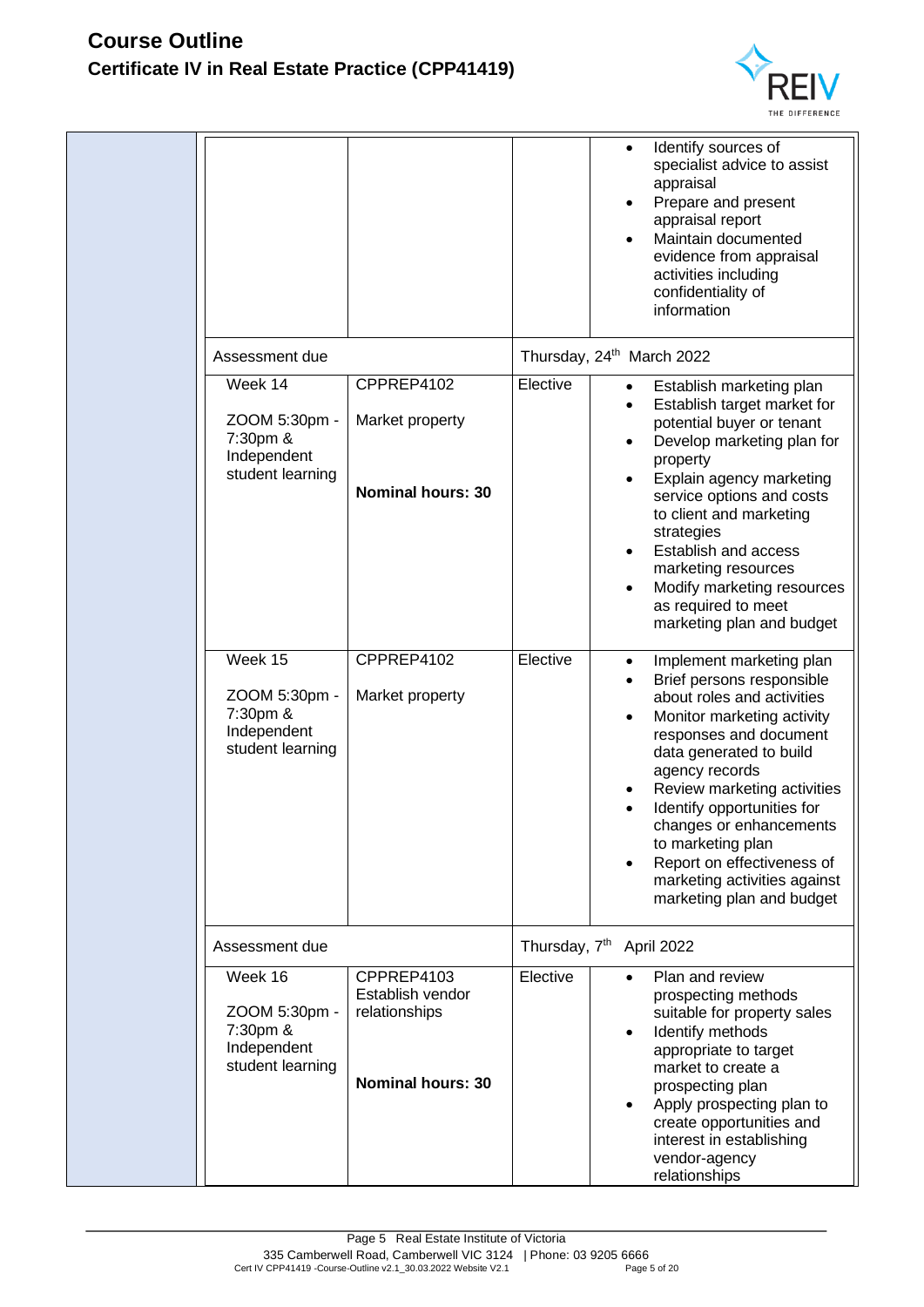

|                                                                         |                                                                            |          | Confirm vendor<br>requirements<br>Provide information to<br>potential vendor about<br>scope of agency services                                                                                                                                                                                                                                                                                                                                      |
|-------------------------------------------------------------------------|----------------------------------------------------------------------------|----------|-----------------------------------------------------------------------------------------------------------------------------------------------------------------------------------------------------------------------------------------------------------------------------------------------------------------------------------------------------------------------------------------------------------------------------------------------------|
| Week 17<br>ZOOM 5:30pm -<br>7:30pm &<br>Independent<br>student learning | CPPREP4103<br>Establish vendor<br>relationships                            | Elective | Present property listing by<br>$\bullet$<br>providing a property<br>appraisal report<br>Collate resources to<br>support listing presentation<br>plan<br>Complete listing<br>documentation in<br>accordance with legislative<br>requirements<br>Establish communication<br>plan with vendor including<br>sections for instructions<br>and feedback on sales<br>process<br>Document communication<br>plan                                             |
| Assessment due                                                          |                                                                            |          | Thursday, 14th April 2022                                                                                                                                                                                                                                                                                                                                                                                                                           |
| Week 18<br>ZOOM 5:30pm -<br>7:30pm &<br>Independent<br>student learning | CPPREP4104<br>Establish buyer<br>relationships<br><b>Nominal hours: 25</b> | Elective | Establish relationship with<br>$\bullet$<br>buyer<br>Explain ethical and conduct<br>standards and legislative<br>requirements to market<br>properties to buyers<br>Promote personal and<br>agency brand in<br>communication with buyers<br>Respond to and document<br>buyer enquiry to develop<br>agency database<br>Clarify buyer preferences<br>relative to property and<br>match buyer preferences<br>and expectations to<br>properties for sale |
| Week 19<br>ZOOM 5:30pm -<br>7:30pm &<br>Independent<br>student learning | CPPREP4104<br>Establish buyer<br>relationships                             | Elective | Maintain buyer<br>$\bullet$<br>relationship<br>Present opportunities<br>$\bullet$<br>for buyer to inspect<br>property for sale<br>Interpret buyer<br>$\bullet$<br>feedback and report to<br>vendor<br>Develop a<br>٠<br>communication strategy<br>to address buyer needs<br>and expectations<br>Maintain standards for<br>ethical practice, client                                                                                                  |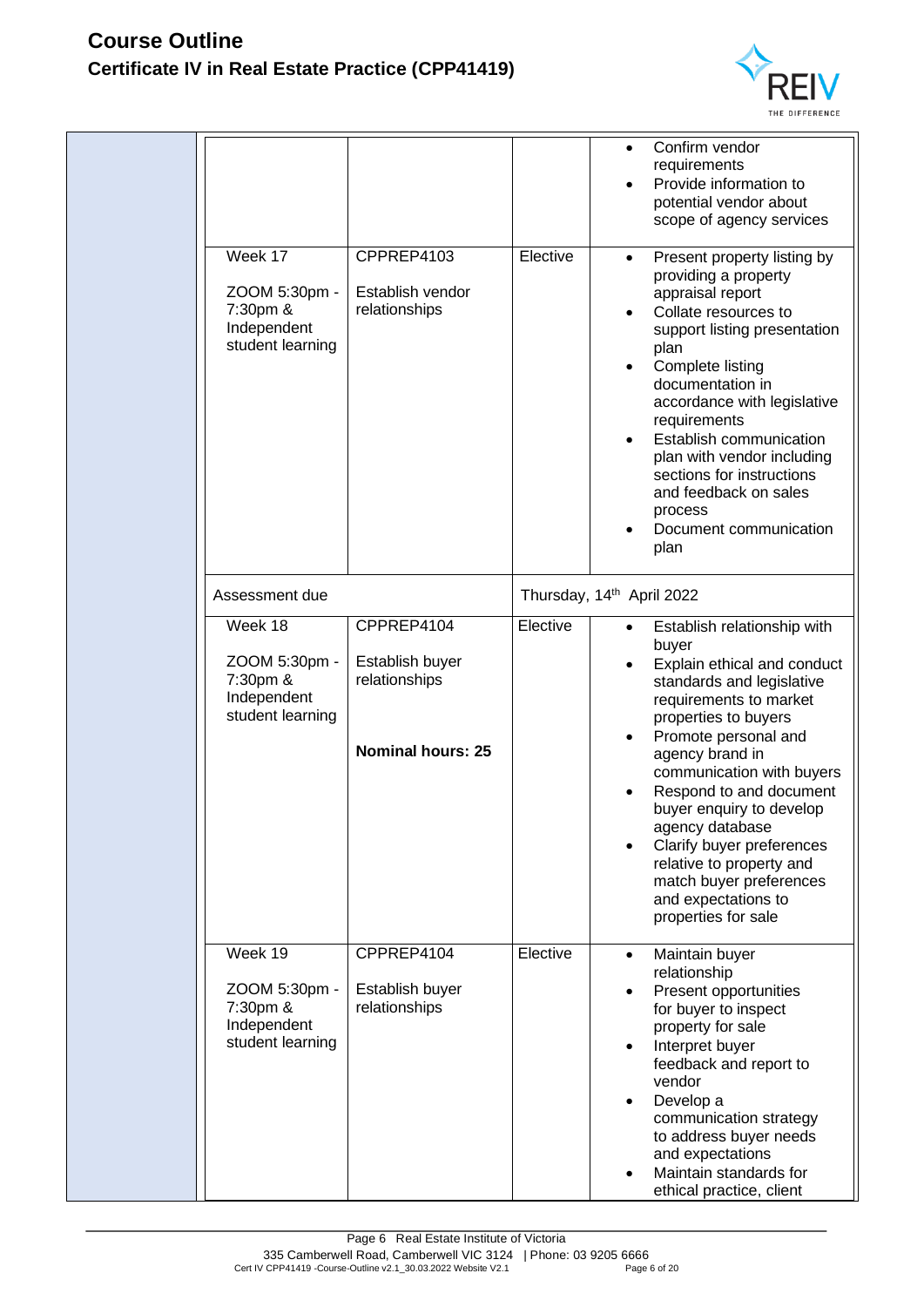

|                                                                         |                                                         |          | service and<br>confidentiality<br>applicable to buyer<br>relationship<br>Identify potential<br>$\bullet$<br>conflicts, plan<br>responses and resolve<br>conflicts within the<br>scope of responsibility                                                                                                                                                                                                                                                                                                                                                                                                                                                                                                                                                                                                                                                                                              |
|-------------------------------------------------------------------------|---------------------------------------------------------|----------|------------------------------------------------------------------------------------------------------------------------------------------------------------------------------------------------------------------------------------------------------------------------------------------------------------------------------------------------------------------------------------------------------------------------------------------------------------------------------------------------------------------------------------------------------------------------------------------------------------------------------------------------------------------------------------------------------------------------------------------------------------------------------------------------------------------------------------------------------------------------------------------------------|
| Assessment due                                                          |                                                         |          | Thursday, 28th April 2022                                                                                                                                                                                                                                                                                                                                                                                                                                                                                                                                                                                                                                                                                                                                                                                                                                                                            |
| Week 20<br>ZOOM 5:30pm -<br>7:30pm &<br>Independent<br>student learning | CPPREP4105<br>Sell property<br><b>Nominal hours: 60</b> | Elective | Prepare property for<br>$\bullet$<br>sale and apply<br>legislative<br>requirements and<br>ethical standards<br>Provide<br>٠<br>recommendations to<br>vendor about property<br>presentation to<br>maximise buyer<br>interest<br>Verify contract and<br>supporting documents<br>are available for<br>potential buyers<br>Identify potential risks<br>$\bullet$<br>to vendor, prospective<br>buyers and agent<br>associated with<br>property inspection<br>and put in place<br>control measures<br>Plan and facilitate<br>property inspection,<br>record inspection<br>details and discuss<br>buyer feedback<br>Complete property<br>sale by negotiation<br>including terms and<br>conditions in line with<br>legislative<br>requirements and<br>seek specialist advice<br>as required<br>Confirm deposit<br>٠<br>requirements,<br>facilitate completion of<br>sale and<br>documentation as<br>required |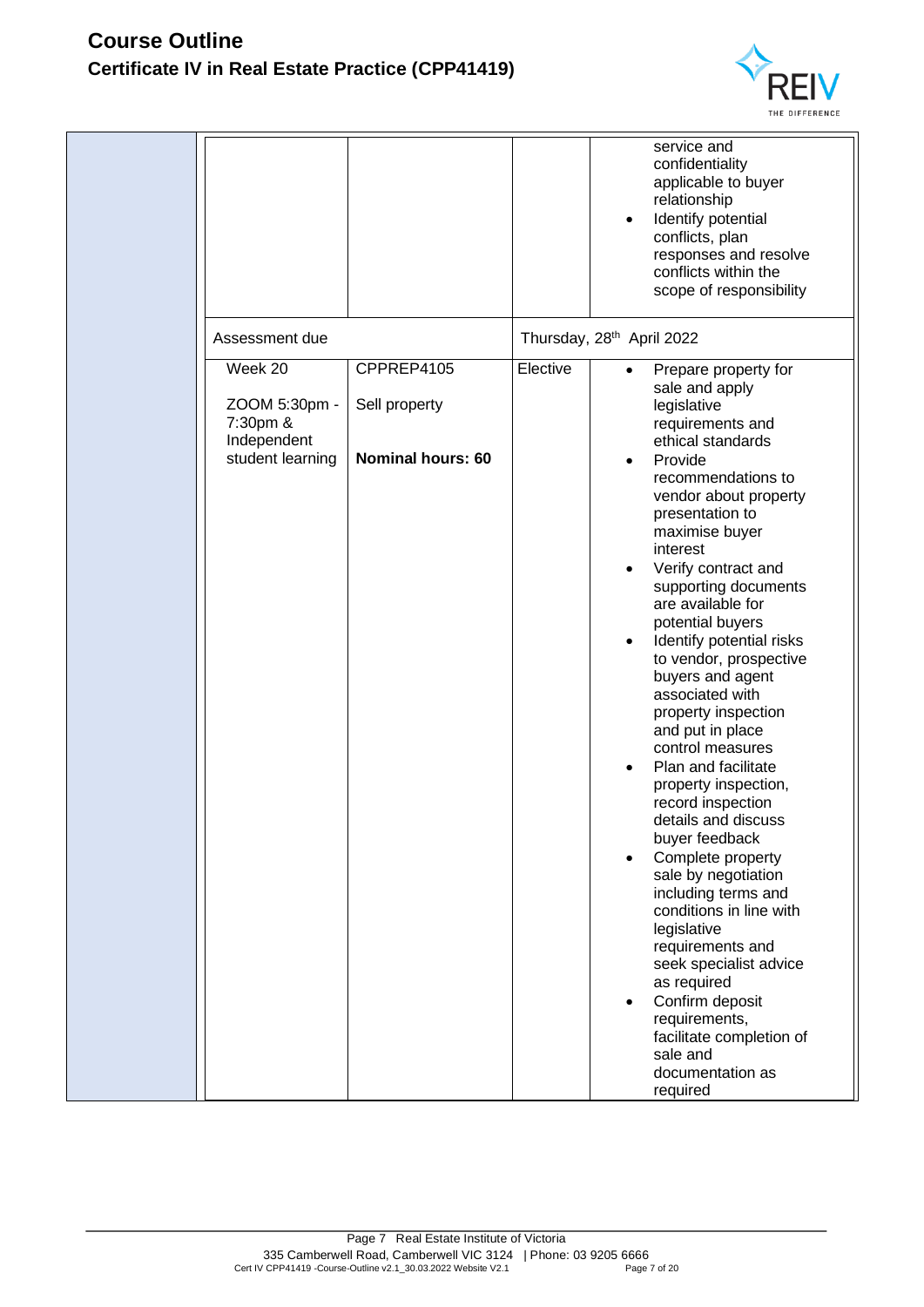

| Week 21<br>ZOOM 5:30pm -<br>7:30pm &<br>Independent<br>student learning | CPPREP4105<br>Sell property                                                                      | Elective | Complete sale of<br>property by auction,<br>plan auction<br>processes including<br>day of auction<br>Collate documentation<br>for auction day<br>Assist bidders in<br>bidding process<br>Negotiate with buyer<br>and vendor when<br>property is passed in<br>Communicate with<br>under-bidders and<br>complete<br>documentation<br>Complete follow-up<br>procedures after<br>auction according to<br>ethical standards and<br>legislative<br>requirements                             |
|-------------------------------------------------------------------------|--------------------------------------------------------------------------------------------------|----------|---------------------------------------------------------------------------------------------------------------------------------------------------------------------------------------------------------------------------------------------------------------------------------------------------------------------------------------------------------------------------------------------------------------------------------------------------------------------------------------|
| Week 22<br>ZOOM 5:30pm -<br>7:30pm &<br>Independent<br>student learning | CPPREP4105<br>Sell property                                                                      | Elective | Conclude sale of<br>$\bullet$<br>property, Facilitate<br>pre-settlement<br>processes<br>Plan for contingencies<br>that may affect the<br>completion of sale<br>Complete settlement<br>day processes and<br>post-settlement<br>processes<br>Record sale in<br>database<br>Evaluate sales<br>process and identify<br>opportunities for future<br>business<br>Evaluate vendor and<br>buyer satisfaction<br>Update records and<br>databases to inform<br>future prospecting<br>activities |
| Assessment due                                                          |                                                                                                  |          | Saturday, 4 <sup>th</sup> June 2022                                                                                                                                                                                                                                                                                                                                                                                                                                                   |
| Week 23                                                                 |                                                                                                  |          |                                                                                                                                                                                                                                                                                                                                                                                                                                                                                       |
| ZOOM 5:30pm -<br>7:30pm &<br>Independent<br>student learning            | Catch up class for sessions previously delivered<br>clarification as per students' requirements. |          | Trainer facilitated learning support sessions to go over topics requiring                                                                                                                                                                                                                                                                                                                                                                                                             |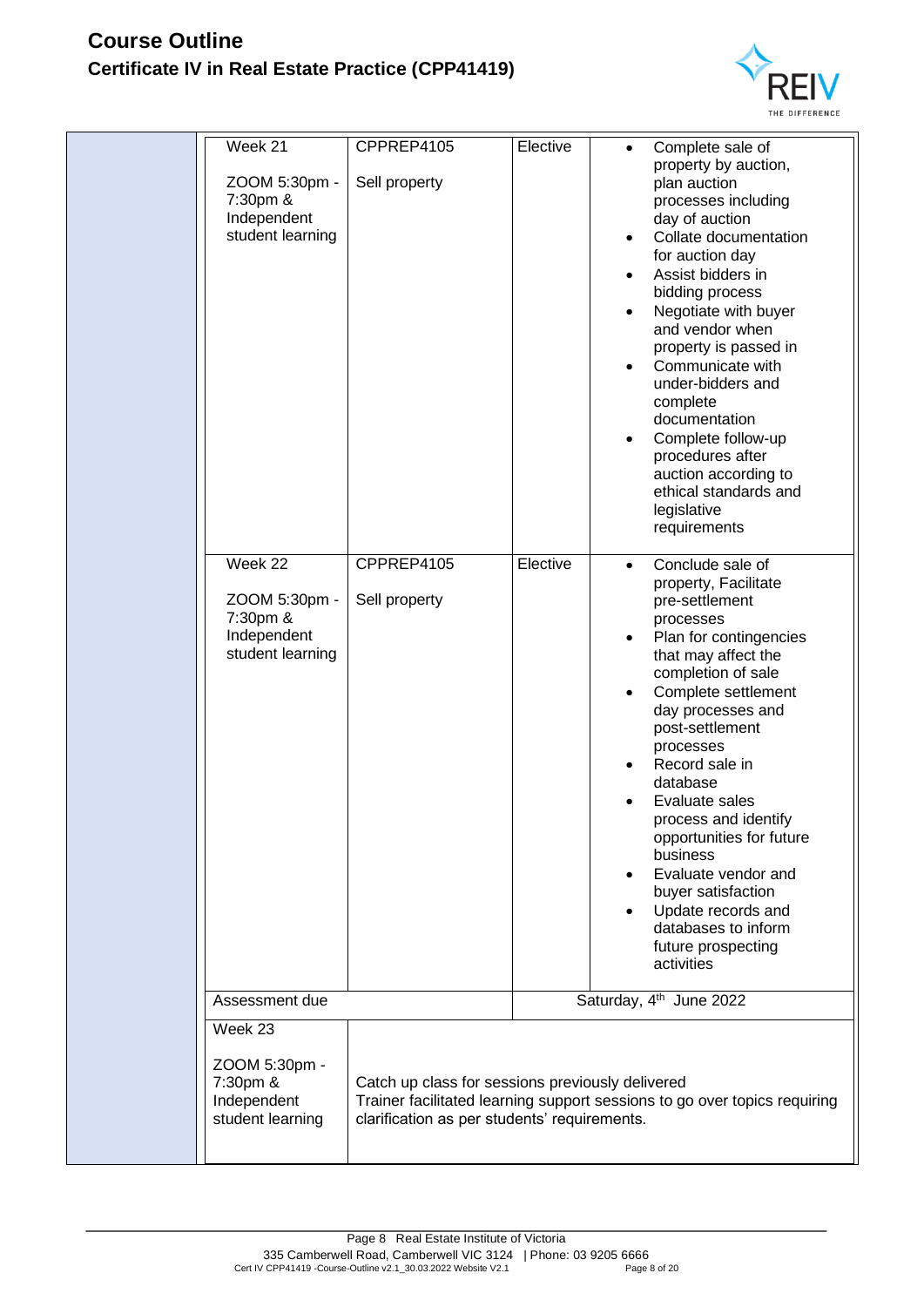

| Week 24<br>ZOOM 5:30pm -<br>7:30pm &<br>Independent<br>student learning | CPPREP4161<br>Undertake pre-<br>auction processes<br><b>Nominal hours: 20</b>        | Elective | Review contract details,<br>$\bullet$<br>read and interpret contract<br>documentation<br>Determine currency of<br>contract to identify any<br>changes to contract<br>Confirm external party roles<br>and interpret terms of<br>contract and matters that<br>affect the title<br>Identify key features of<br>property from property<br>report, marketing plan and<br>materials<br>Identify matters impacting<br>on property for disclosure<br>purposes                                                                                                                                                                                                                            |  |  |
|-------------------------------------------------------------------------|--------------------------------------------------------------------------------------|----------|----------------------------------------------------------------------------------------------------------------------------------------------------------------------------------------------------------------------------------------------------------------------------------------------------------------------------------------------------------------------------------------------------------------------------------------------------------------------------------------------------------------------------------------------------------------------------------------------------------------------------------------------------------------------------------|--|--|
| Week 25<br>ZOOM 5:30pm -<br>7:30pm &<br>Independent<br>student learning | CPPREP4161<br>Undertake pre-<br>auction processes                                    | Elective | Confirm vendor price<br>$\bullet$<br>expectations and liaise with<br>agents or vendor to confirm<br>auction process<br>Analyse market indicator<br>data to identify interest and<br>expected price range;<br>compare to vendor<br>expectations.<br>Identify and evaluate<br>details of expressions of<br>interest or offers made pre-<br>auction.<br>Prepare auction day<br>strategy<br>Plan information for<br>opening the auction<br>adhering to legislative<br>requirements and collate<br>property information<br>Prepare script to explain<br>features and role of<br>external agencies<br>Develop contingency plans<br>and prepare order of sale<br>at an in-room auction. |  |  |
| Assessment due                                                          |                                                                                      |          | Thursday, 9 <sup>th</sup> June 2022                                                                                                                                                                                                                                                                                                                                                                                                                                                                                                                                                                                                                                              |  |  |
| Week 26<br>ZOOM 5:30pm -<br>7:30pm &<br>Independent<br>student learning | CPPREP4162<br>Conduct and<br>complete sale by<br>auction<br><b>Nominal hours: 25</b> | Elective | Confirm pre-auction terms,<br>conditions and presentation<br>Review auction<br>documentation and<br>examine major points<br>including auction<br>instructions, authorities,<br>contracts, reserve price,<br>bidding rules<br>Read out terms and<br>conditions of sale by                                                                                                                                                                                                                                                                                                                                                                                                         |  |  |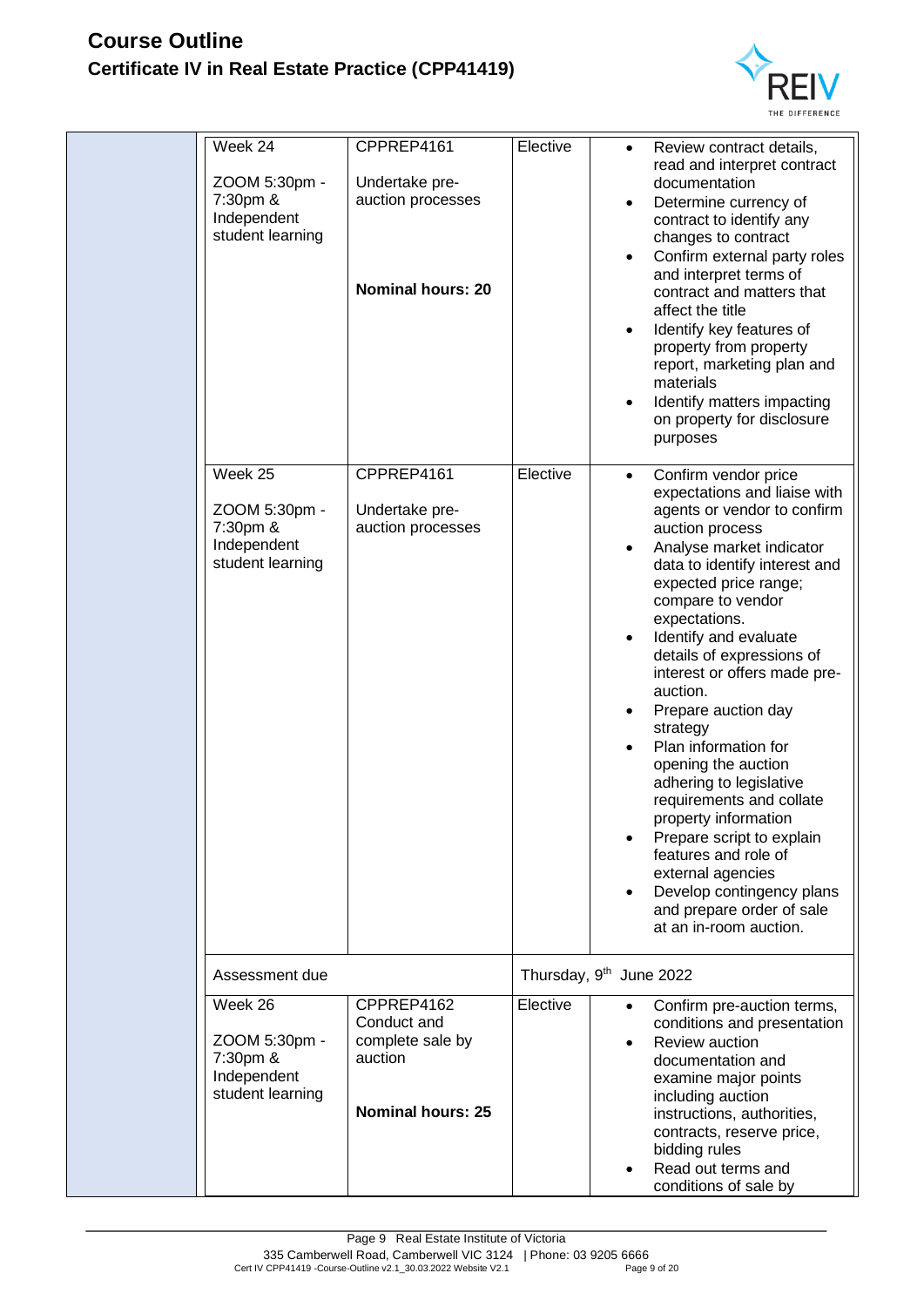

|                                                                         |                                                                               |          | auction according to<br>legislative requirements<br>Respond to questions from<br>potential bidders and other<br>parties<br>Submit property for sale by<br>$\bullet$<br>auction and call for opening<br>bids<br>Conduct the auction<br>٠<br>according to legislative<br>requirements<br>Manage bidding process<br>$\bullet$<br>and maintain auction<br>process to achieve reserve<br>price<br>Seek instructions from<br>٠<br>vendor to change reserve<br>Signify close of auction<br>using appropriate strategy<br>such as final calls, fall of<br>hammer and closing script<br>Knock down property to<br>$\bullet$<br>successful bidder if reserve<br>reached or if not reached,<br>pass property in<br>Negotiate with highest<br>٠<br>bidder<br>Obtain feedback from<br>vendors and colleagues |
|-------------------------------------------------------------------------|-------------------------------------------------------------------------------|----------|-------------------------------------------------------------------------------------------------------------------------------------------------------------------------------------------------------------------------------------------------------------------------------------------------------------------------------------------------------------------------------------------------------------------------------------------------------------------------------------------------------------------------------------------------------------------------------------------------------------------------------------------------------------------------------------------------------------------------------------------------------------------------------------------------|
| Assessment due                                                          |                                                                               |          | Thursday, 16th June 2022                                                                                                                                                                                                                                                                                                                                                                                                                                                                                                                                                                                                                                                                                                                                                                        |
| Week 27<br>ZOOM 5:30pm -<br>7:30pm &<br>Independent<br>student learning | CPPREP4121<br>Establish landlord<br>relationships<br><b>Nominal hours: 30</b> | Elective | Confirm scope of landlord<br>$\bullet$<br>requirements<br>Identify ethical and conduct<br>$\bullet$<br>standards for listing<br>properties for lease or<br>management<br>Confirm landlord<br>experience and<br>expectations for PM<br>services<br>Review rental appraisal to<br>٠<br>confirm rental price range<br>expectation with landlord<br>Complete property<br>management agreement<br>Document landlord<br>$\bullet$<br>acceptance of fees,<br>charges and services to be<br>provided<br>Complete documentation<br>$\bullet$<br>according to agency<br>practice and legislative<br>requirements                                                                                                                                                                                          |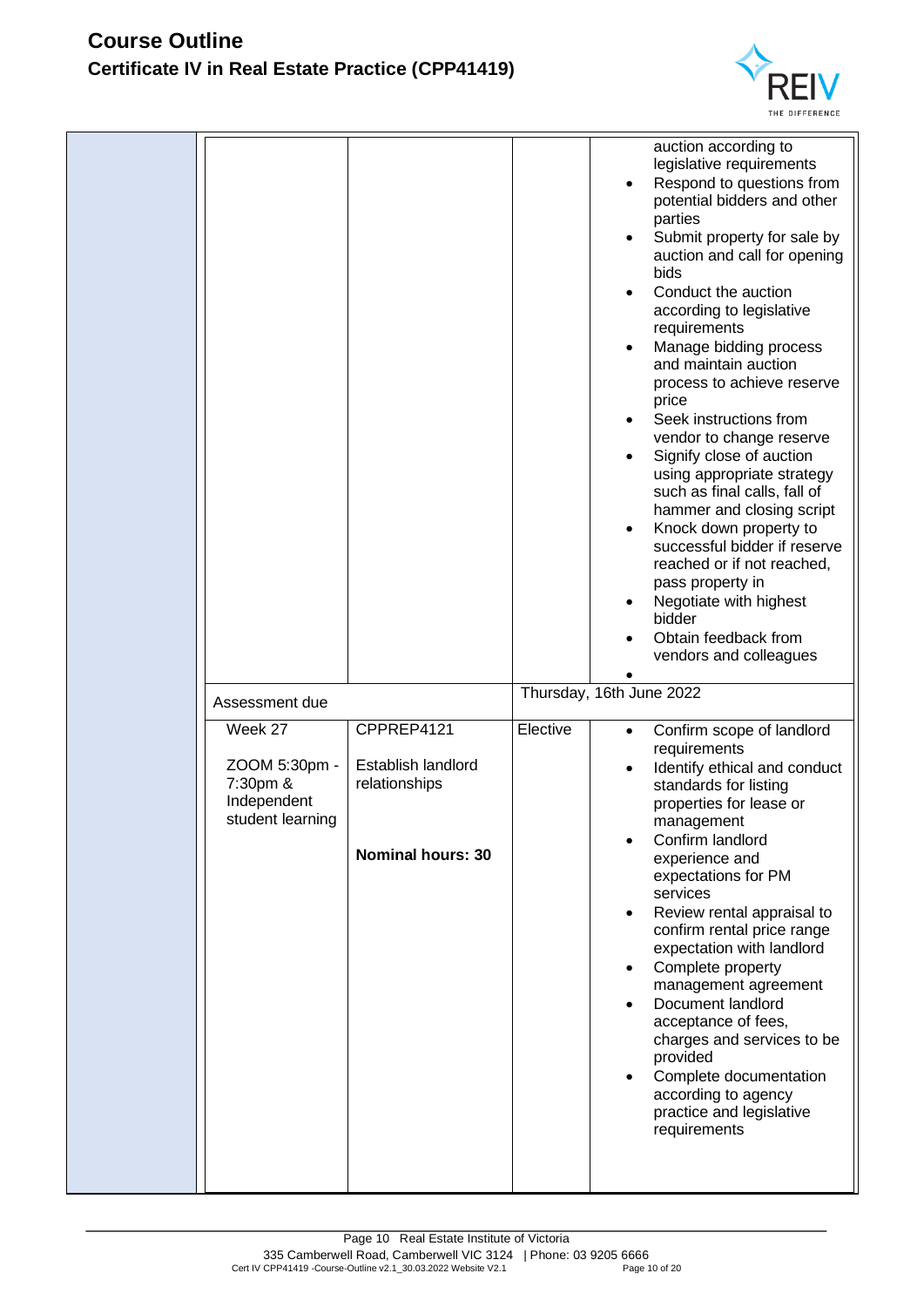

| Week 28<br>ZOOM 5:30pm -<br>7:30pm &<br>Independent<br>student learning | CPPREP4121<br>Establish landlord<br>relationships                        | Elective | Establish framework for<br>$\bullet$<br>communication<br>Check landlords preferred<br>communication method<br>Advise landlord about<br>contact people within the<br>PM team<br>Establish communication<br>protocols for repairs and<br>maintenance<br>Determine landlord<br>expectations for tenant<br>selection and ongoing<br>tenancy management                                                                                                                                                                                          |
|-------------------------------------------------------------------------|--------------------------------------------------------------------------|----------|---------------------------------------------------------------------------------------------------------------------------------------------------------------------------------------------------------------------------------------------------------------------------------------------------------------------------------------------------------------------------------------------------------------------------------------------------------------------------------------------------------------------------------------------|
| Assessment due                                                          |                                                                          |          | Thursday, 7th July 2022                                                                                                                                                                                                                                                                                                                                                                                                                                                                                                                     |
| Week 29<br>ZOOM 5:30pm -<br>7:30pm &<br>Independent<br>student learning | CPPREP4122<br>Manage tenant<br>relationships<br><b>Nominal hours: 30</b> | Elective | Respond to tenant enquiry<br>$\bullet$<br>Create tenant profile<br>٠<br>Determine suitability of<br>property for tenant to<br>inspect<br>Provide tenant with<br>information about the<br>property including<br>application information<br>Select tenant for the<br>property<br>Review tenant profile and<br>$\bullet$<br>check references<br>Make recommendations to<br>$\bullet$<br>landlord about tenant<br>selection                                                                                                                     |
| Week 30<br>ZOOM 5:30pm -<br>7:30pm &<br>Independent<br>student learning | CPPREP4122<br>Manage tenant<br>relationships                             | Elective | Provide tenancy<br>$\bullet$<br>documentation including<br>agreement. Condition<br>report and documentation<br>relevant to the lease<br>Explain conditions of<br>$\bullet$<br>tenancy agreement and<br>cost to tenant for bond and<br>rent in advance<br>Commence tenancy -<br>٠<br>complete tenancy<br>documentation according to<br>statutory and agency<br>requirements<br>Provide keys and security<br>٠<br>devices to tenant<br>Advise tenant who the<br>contact people within the<br>PM dept for issues arising<br>during the tenancy |
| Assessment due                                                          |                                                                          |          | Thursday, 21st July 2022                                                                                                                                                                                                                                                                                                                                                                                                                                                                                                                    |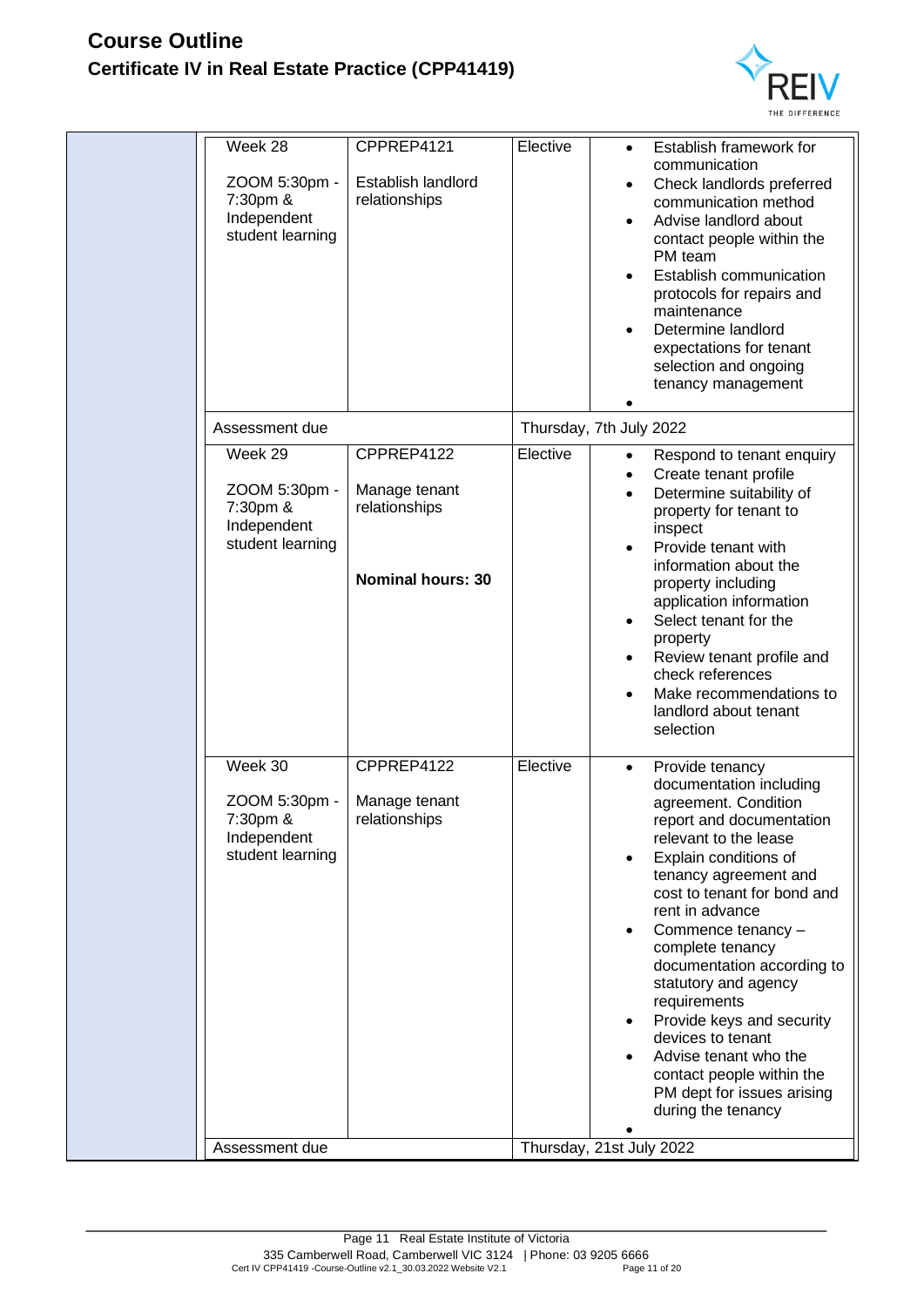

| Week 31<br>ZOOM 5:30pm -<br>7:30pm &<br>Independent<br>student learning | CPPREP4123<br>Manage tenancy<br><b>Nominal hours: 50</b> | Elective | Implement routine property<br>inspections and process for<br>notifying tenant<br>Arrange inspection and<br>$\bullet$<br>prepare routine property<br>report<br>Document and respond to<br>$\bullet$<br>issues or discrepancies<br>identified<br>Communicate with tenant<br>$\bullet$<br>and landlord about property<br>condition.<br>Manage repairs and<br>٠<br>maintenance, consulting<br>with landlord for<br>instructions<br>engage appropriate<br>tradesperson to quote and<br>undertake maintenance<br>and communicate with<br>tenant.<br>Manage additional tenant<br>requests.<br>Communicate tenant<br>٠<br>request to landlord and<br>document landlords<br>instructions                                                                                             |
|-------------------------------------------------------------------------|----------------------------------------------------------|----------|-----------------------------------------------------------------------------------------------------------------------------------------------------------------------------------------------------------------------------------------------------------------------------------------------------------------------------------------------------------------------------------------------------------------------------------------------------------------------------------------------------------------------------------------------------------------------------------------------------------------------------------------------------------------------------------------------------------------------------------------------------------------------------|
| Week 32<br>ZOOM 5:30pm -<br>7:30pm &<br>Independent<br>student learning | CPPREP4123<br>Manage tenancy                             | Elective | Manage tenant compliance<br>$\bullet$<br>with tenancy agreement<br>Negotiation to resolve<br>٠<br>breach of tenancy<br>agreement with landlord<br>and tenant<br>Plan for tenancy agreement<br>٠<br>renewal<br>Advise landlord of<br>advantages and<br>disadvantages of rent<br>increase and/or tenancy<br>renewal<br>Document communication<br>and negotiations with<br>tenant and landlord<br>regarding renewal of<br>tenancy agreement<br>Manage property condition<br>$\bullet$<br>Recommend and report on<br>$\bullet$<br>improvements to property<br>to maximise rental return<br>Prepare a plan to action<br>landlord instructions<br>including time line and<br>budget<br>Document communication<br>with tenant and landlord<br>regarding maintenance<br>activities. |
| Assessment due                                                          |                                                          |          | Thursday, 11th August 2022                                                                                                                                                                                                                                                                                                                                                                                                                                                                                                                                                                                                                                                                                                                                                  |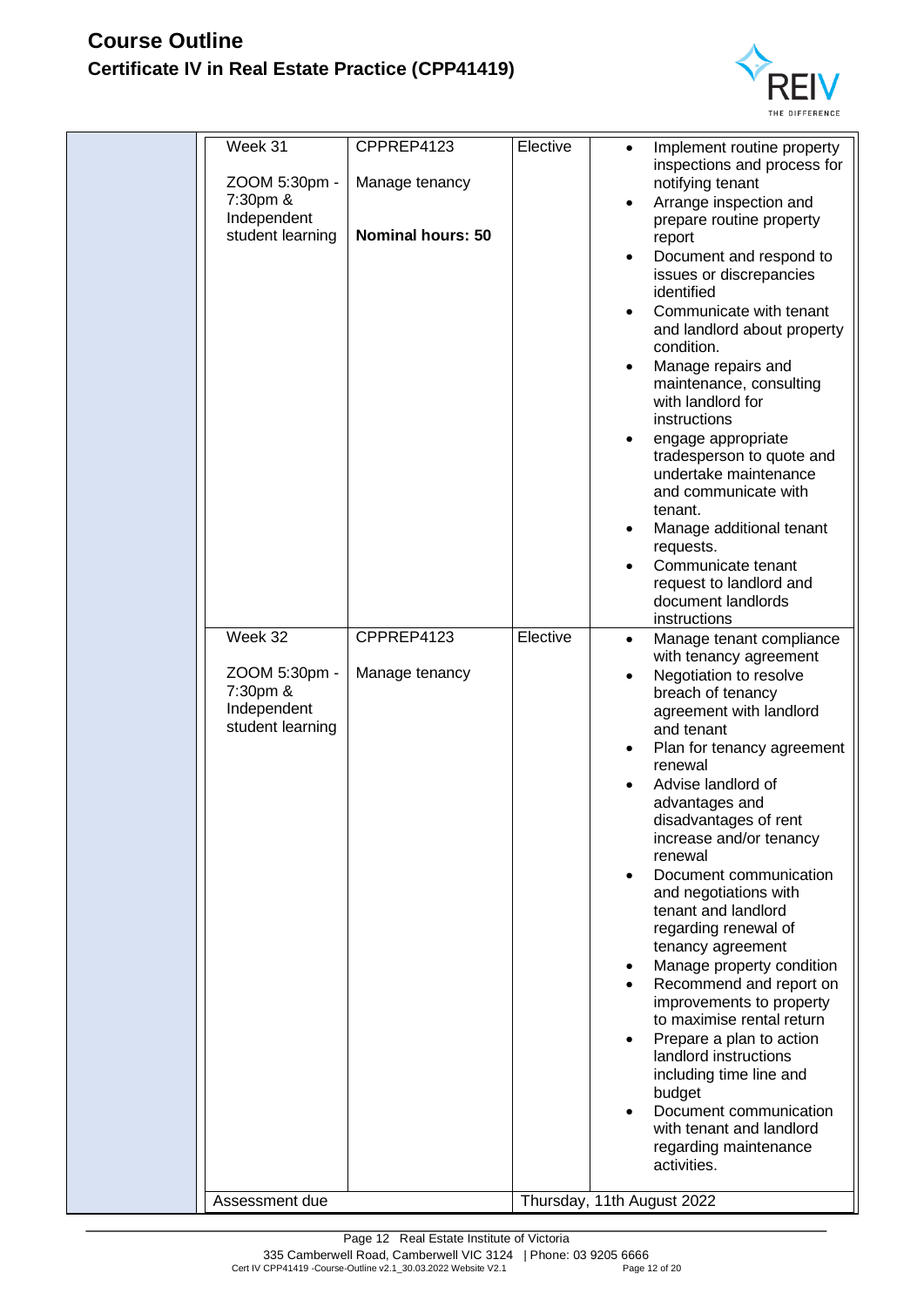

| Week 33<br>ZOOM 5:30pm -<br>7:30pm &<br>Independent<br>student learning<br>Week 34<br>ZOOM 5:30pm -<br>7:30pm &<br>Independent<br>student learning | CPPREP4124<br>End tenancy<br><b>Nominal hours: 30</b><br>CPPREP4124<br>End tenancy | Elective<br>Elective | Respond to landlord<br>$\bullet$<br>request to end tenancy<br>Record circumstances for<br>ending tenancy<br>Notify landlord of<br>responsibilities and<br>obligations according to<br>tenancy agreement and<br>legislative requirements<br>Prepare documentation to<br>end tenancy<br>Respond to tenant request<br>to end tenancy<br>Notify tenant of<br>responsibilities and<br>obligations according to<br>tenancy agreement and<br>document communication<br>Communicate request to<br>end tenancy to landlord<br>Prepare documentation to<br>end tenancy as per<br>legislative requirements<br>Terminate tenancy due to<br>$\bullet$<br>breach of conditions<br>Notify tenant of breach,<br>discuss rectification and<br>obligations according to<br>tenancy agreement<br>Collate evidence of breach<br>of tenancy and prepare<br>documentation to take legal<br>possessions of property<br>according to legislative<br>requirements<br>Coordinate end of tenancy<br>Prepare outgoing condition<br>report<br>Negotiate with tenant for<br>rectification of issues with<br>regard to property condition<br>Arrange for bond release<br>according to legislative<br>requirements<br>Implement process to re-let<br>property |
|----------------------------------------------------------------------------------------------------------------------------------------------------|------------------------------------------------------------------------------------|----------------------|-------------------------------------------------------------------------------------------------------------------------------------------------------------------------------------------------------------------------------------------------------------------------------------------------------------------------------------------------------------------------------------------------------------------------------------------------------------------------------------------------------------------------------------------------------------------------------------------------------------------------------------------------------------------------------------------------------------------------------------------------------------------------------------------------------------------------------------------------------------------------------------------------------------------------------------------------------------------------------------------------------------------------------------------------------------------------------------------------------------------------------------------------------------------------------------------------------------------------------|
| Assessment due                                                                                                                                     |                                                                                    |                      | Thursday, 25 <sup>th</sup> August 2022                                                                                                                                                                                                                                                                                                                                                                                                                                                                                                                                                                                                                                                                                                                                                                                                                                                                                                                                                                                                                                                                                                                                                                                        |
| Week 35                                                                                                                                            | CPPREP4503                                                                         | Elective             | Prepare case for hearing.<br>Access, interpret relevant                                                                                                                                                                                                                                                                                                                                                                                                                                                                                                                                                                                                                                                                                                                                                                                                                                                                                                                                                                                                                                                                                                                                                                       |
| ZOOM 5:30pm -<br>7:30pm &<br>Independent<br>student learning                                                                                       | Present at hearings<br>in real estate<br><b>Nominal hours: 20</b>                  |                      | precedents<br>Prepare evidence and seek<br>advice from appropriate<br>professionals<br>Participate in pre-hearing                                                                                                                                                                                                                                                                                                                                                                                                                                                                                                                                                                                                                                                                                                                                                                                                                                                                                                                                                                                                                                                                                                             |
|                                                                                                                                                    |                                                                                    |                      | briefings                                                                                                                                                                                                                                                                                                                                                                                                                                                                                                                                                                                                                                                                                                                                                                                                                                                                                                                                                                                                                                                                                                                                                                                                                     |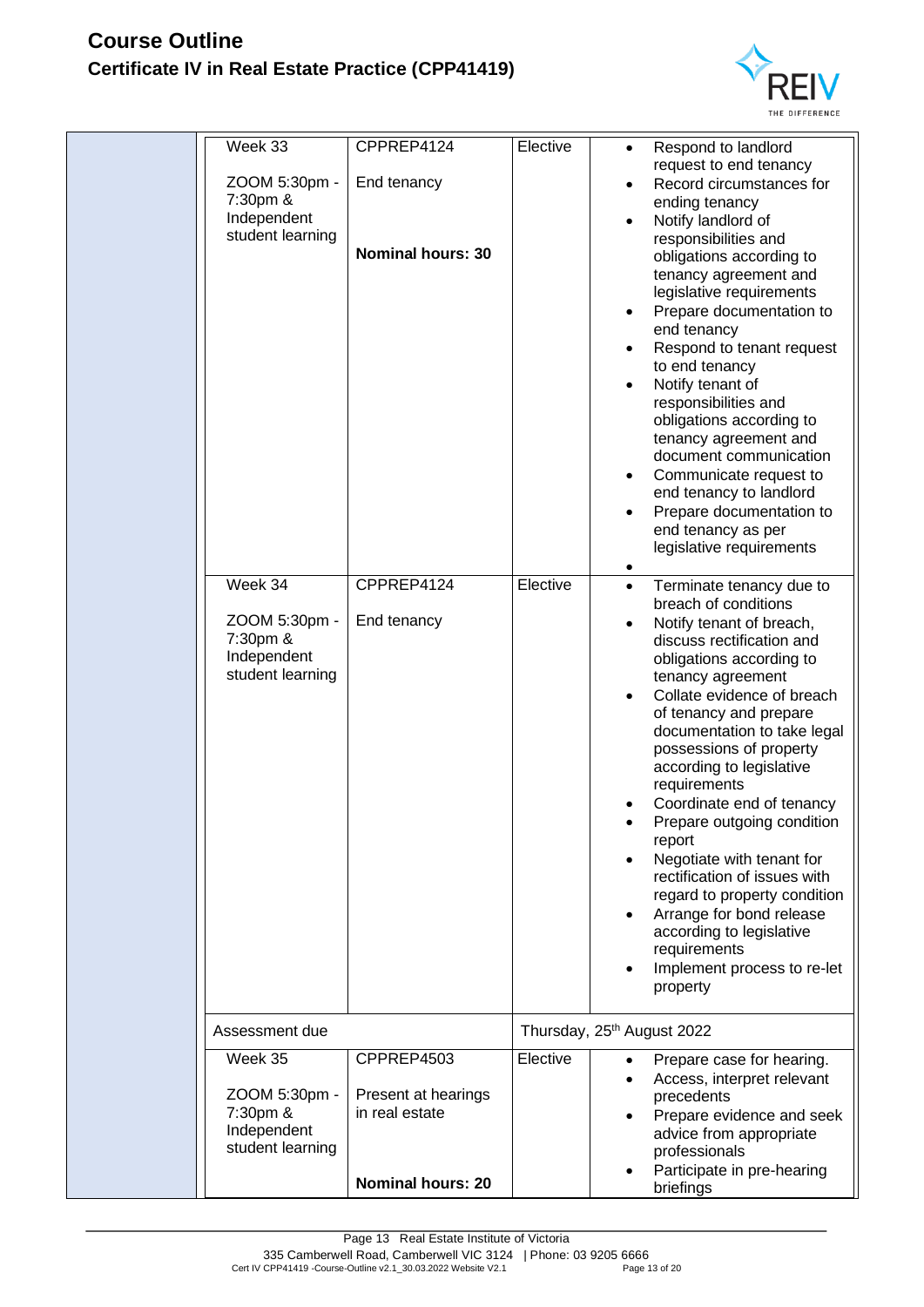

|                                                                         |                                                                                                 |          | Complete application<br>٠<br>Prepare documentation<br>$\bullet$<br>required for hearing<br>Participate in conciliation<br>$\bullet$<br>process<br>Explore opportunities to<br>resolve matter through<br>conciliation, assess offers<br>against likely outcome.                                                                                                                                                  |
|-------------------------------------------------------------------------|-------------------------------------------------------------------------------------------------|----------|-----------------------------------------------------------------------------------------------------------------------------------------------------------------------------------------------------------------------------------------------------------------------------------------------------------------------------------------------------------------------------------------------------------------|
| Week 36<br>ZOOM 5:30pm -<br>7:30pm &<br>Independent<br>student learning | CPPREP4503<br>Present at hearings<br>in real estate                                             | Elective | Use hearing etiquette<br>$\bullet$<br>Present case at hearing<br>$\bullet$<br>outlining the case clearly<br>and concisely<br>Respond to respondent<br>submissions, questions and<br>directions<br>Complete hearing<br>٠<br>processes.<br>Request statement of<br>reasons for hearing<br>decision, notify and explain<br>outcome to parties.<br>Store documentation                                              |
| Assessment due                                                          |                                                                                                 |          | Thursday, 1st September 2022                                                                                                                                                                                                                                                                                                                                                                                    |
| Week 37<br>ZOOM 5:30pm -<br>7:30pm &<br>Independent<br>student learning | CPPREP4005<br>Prepare to work with<br>real estate trust<br>accounts<br><b>Nominal hours: 50</b> | Core     | Examine trust accounts<br>$\bullet$<br>Analyse legislation relating<br>to the operation of trust<br>accounts in real estate<br>Purpose of trust accounts<br>in real estate                                                                                                                                                                                                                                      |
| Week 38<br>ZOOM 5:30pm -<br>7:30pm &<br>Independent<br>student learning | CPPREP4005<br>Prepare to work with<br>real estate trust<br>accounts                             | Core     | Identify established<br>$\bullet$<br>controls applicable to real<br>estate trust account<br>transactions<br>Explain roles and<br>responsibilities of real<br>estate personnel for trust<br>account activities<br>Scope and limitations of<br>$\bullet$<br>own role for trust account<br>activities<br>Licensee-in-charge<br>$\bullet$<br>responsibilities for trust<br>account transactions<br>including audits |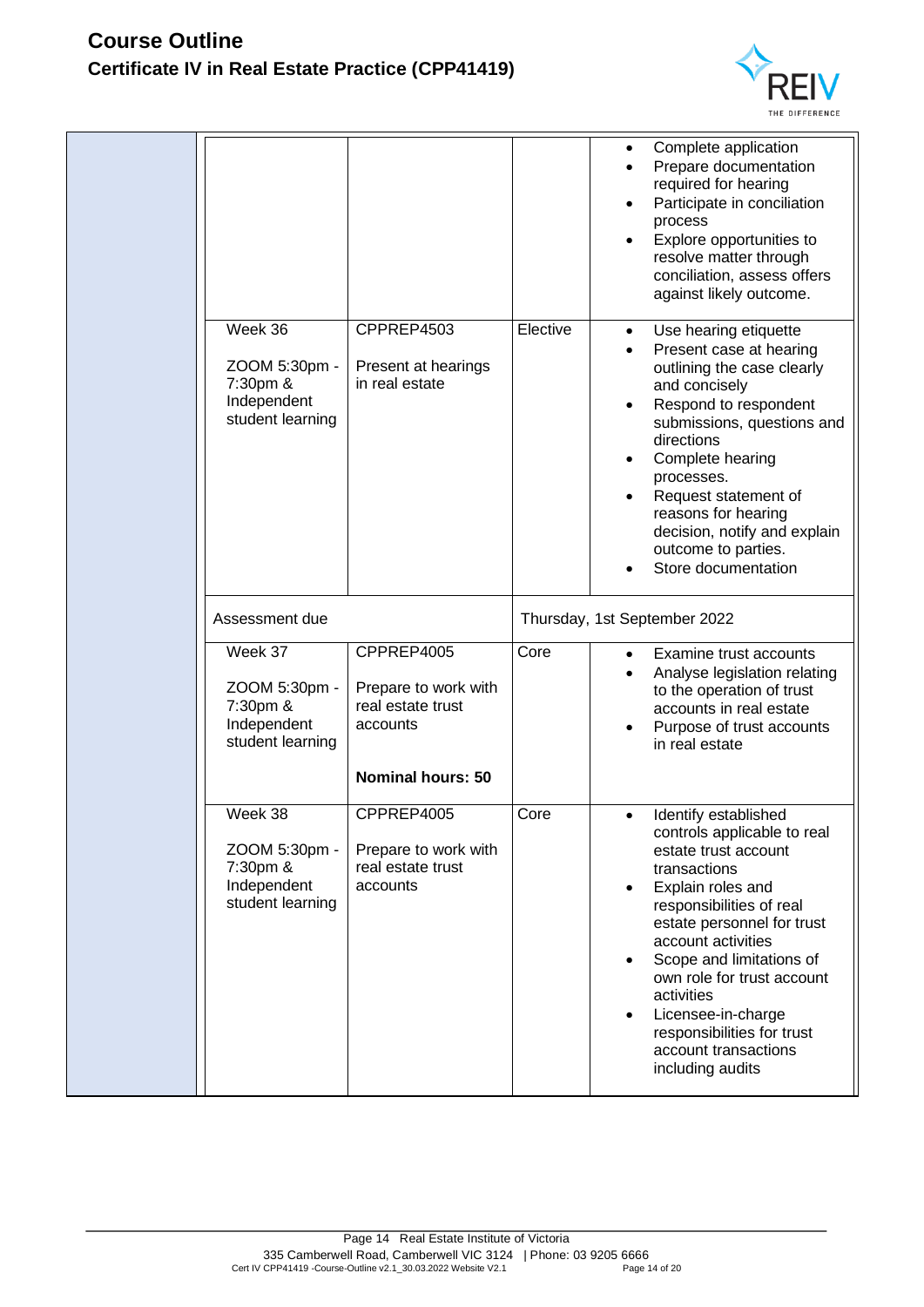

| Week 39<br>ZOOM 5:30pm -<br>7:30pm &<br>Independent<br>student learning | CPPREP4005<br>Prepare to work with<br>real estate trust<br>accounts     |          | Explain common<br>$\bullet$<br>inaccuracies in trust<br>account transactions<br>Explain standard<br>transactions that occur in<br>real estate trust accounts<br>Common sources of<br>inaccuracies in trust<br>account transactions and<br>the processes to address<br>these<br>Outline monthly trust<br>account processes required<br>by legislation                                                                                                                                                                                                                                   |
|-------------------------------------------------------------------------|-------------------------------------------------------------------------|----------|----------------------------------------------------------------------------------------------------------------------------------------------------------------------------------------------------------------------------------------------------------------------------------------------------------------------------------------------------------------------------------------------------------------------------------------------------------------------------------------------------------------------------------------------------------------------------------------|
| Assessment due                                                          |                                                                         |          | Thursday, 6 <sup>th</sup> October 2022                                                                                                                                                                                                                                                                                                                                                                                                                                                                                                                                                 |
| Week 40<br>ZOOM 5:30pm -<br>7:30pm &<br>Independent<br>student learning | CPPREP4125<br>Transact in trust<br>accounts<br><b>Nominal hours: 50</b> | Elective | Adhere to legislative<br>$\bullet$<br>requirements for<br>administering real estate<br>trust accounts<br>Outline types and purpose<br>of real estate trust accounts                                                                                                                                                                                                                                                                                                                                                                                                                    |
| Week 41<br>ZOOM 5:30pm -<br>7:30pm &<br>Independent<br>student learning | CPPREP4125<br>Transact in trust<br>accounts                             | Elective | Process deposits in<br>$\bullet$<br>appropriate trust<br>accounting software<br>Provide trust receipts for<br>any payments received<br>Prepare banking<br>documentation to deposit<br>trust moneys<br>Record receipts in trust<br>$\bullet$<br>account cash journal and<br>trust account ledger                                                                                                                                                                                                                                                                                        |
| Week 42<br>ZOOM 5:30pm -<br>7:30pm &<br>Independent<br>student learning | CPPREP4125<br>Transact in trust<br>accounts                             | Elective | Process payment, fees and<br>charges<br>Receive and validate<br>$\bullet$<br>requests for payment<br>Check trust account ledger<br>$\bullet$<br>to confirm adequate funds<br>in trust account before<br>processing payment<br>Maintain and protect trust<br>$\bullet$<br>account records<br>Balance and reconcile trust<br>$\bullet$<br>account<br>Apply agency contingency<br>$\bullet$<br>procedures to respond to<br>discrepancies identified<br>within the trust account<br>Explain the process for<br>٠<br>unclaimed trust money<br>Maintain security of trust<br>account records |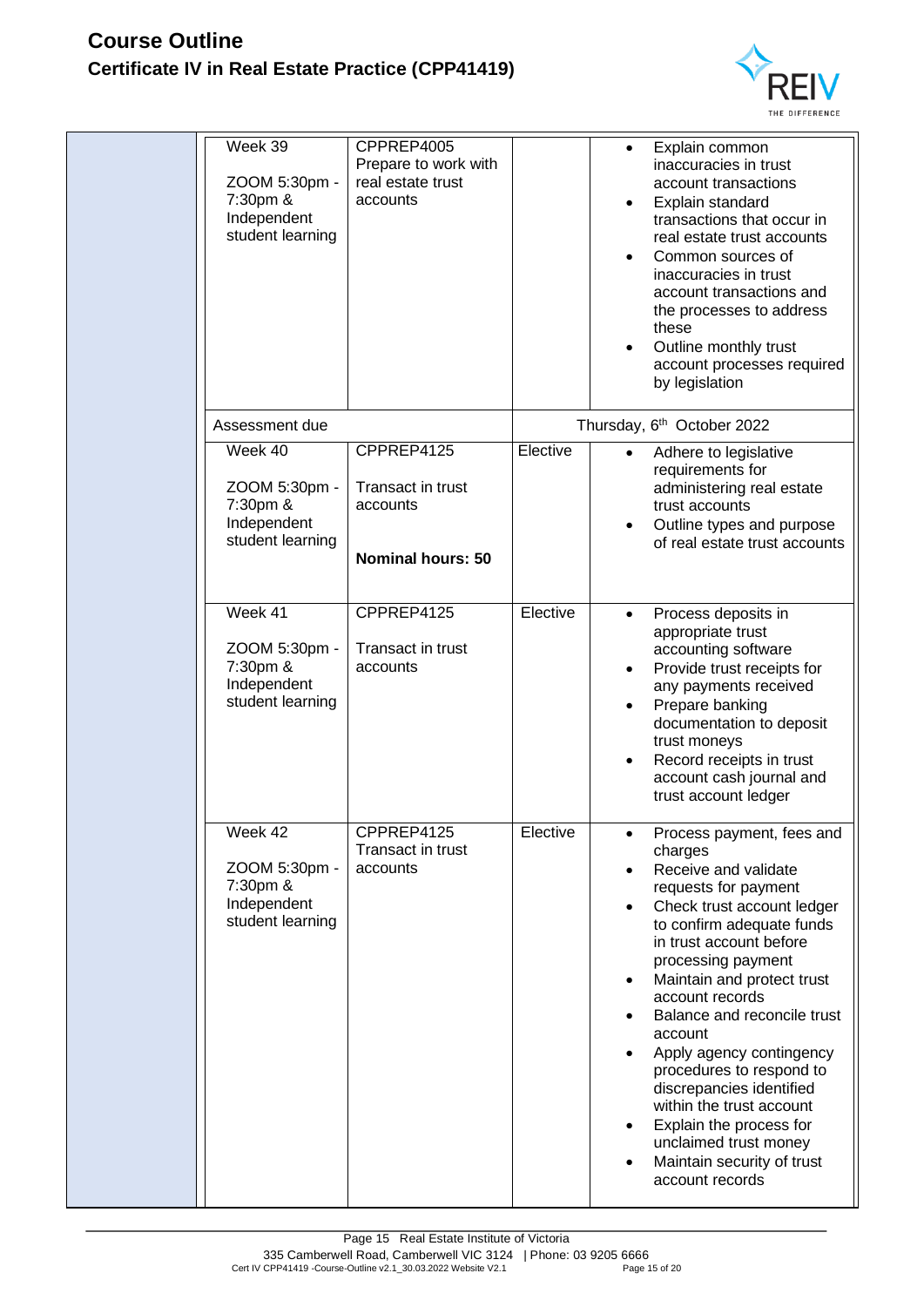

|                                     | Week 43<br>ZOOM 5:30pm -<br>Catch up class for sessions previously delivered<br>Trainer facilitated learning support sessions to go over topics requiring<br>7:30pm &<br>Independent<br>clarification as per students' requirements.<br>student learning<br>WEEK 44 - 46 CONTINUE ASSESSMENT SUBMISSIONS                                                                                                                                                                                                                                                          |
|-------------------------------------|-------------------------------------------------------------------------------------------------------------------------------------------------------------------------------------------------------------------------------------------------------------------------------------------------------------------------------------------------------------------------------------------------------------------------------------------------------------------------------------------------------------------------------------------------------------------|
|                                     | 20th OCTOBER 2022 FINAL SUBMISSION DATE - ALL OUTSTANDING*<br>*Applies to students who have commenced the program in December 2021                                                                                                                                                                                                                                                                                                                                                                                                                                |
| <b>Pre-requisites</b>               | There are no pre-requisites for this course.                                                                                                                                                                                                                                                                                                                                                                                                                                                                                                                      |
| <b>Entry</b><br><b>Requirements</b> | This course does not have specific entry requirements. However, the REIV, expects<br>participants in this course to meet the following:<br>Age requirement (over 18 years of age)<br>Must be live and undertake training in the state of Victoria<br>Australian citizen, holder of permanent residence, have a valid green Medicare card<br>or be on a visa that allows study in Australia<br>** The REIV is not CRICOS approved and is not permitted to deliver to international<br>students.                                                                    |
|                                     | Computing requirements<br>Reliable internet connectivity<br>Zoom program https://zoom.us/signin<br>Functioning webcam and microphone<br>Computer equipment<br><b>PC</b> users<br>Operating system: Windows 10 or later<br><b>Browser: Chrome</b><br>Word: Word 2010 or later<br>PDF reader: Adobe Acrobat Reader DC<br>https://get.adobe.com/uk/reader/<br><b>Mac users</b><br>Operating system: MacOSX with macOS 10.9 or later<br><b>Browser: Chrome</b><br>Word: Word 2010 or later<br>PDF reader: Adobe Acrobat Reader DC<br>https://get.adobe.com/uk/reader/ |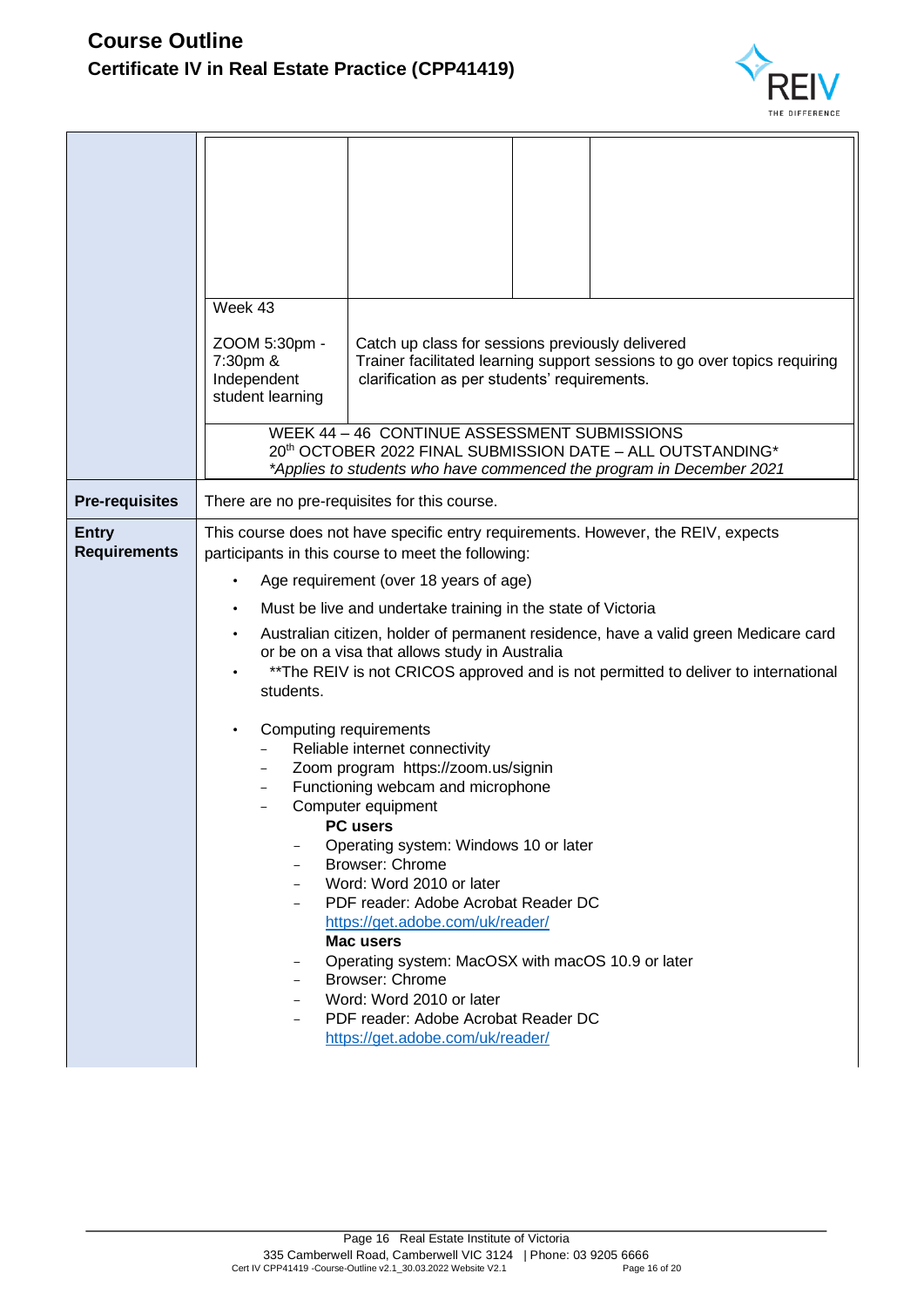

| <b>Suitability</b>                     | Elearning- all interested individuals will undertake a pre-training review. This process allows<br>the REIV to confirm the course meets the student's needs and aspirations as well as<br>identifying any learning support requirements and a student's digital literacy capabilities.<br>Undertaking this process also ensures the student fully understands the program and to<br>address eligibility requirements if a student is accessing government funding. As part of the<br>pre-training review applicants will need to undertake an online literacy, language and<br>numeracy assessment, which also assists REIV in assessing a student's suitability. |
|----------------------------------------|-------------------------------------------------------------------------------------------------------------------------------------------------------------------------------------------------------------------------------------------------------------------------------------------------------------------------------------------------------------------------------------------------------------------------------------------------------------------------------------------------------------------------------------------------------------------------------------------------------------------------------------------------------------------|
| <b>Intakes and</b><br>Timetable        | <b>Elearning</b> - Commencement dates vary, please visit the Agent's Representative page<br>(CPP41419 Certificate IV in Real Estate Practice) via the Training tab at www.reiv.com.au or<br>email training@reiv.com.au for further information.                                                                                                                                                                                                                                                                                                                                                                                                                   |
| <b>Holiday</b><br><b>Periods</b>       | There is no training and assessment scheduled during the following holiday periods:                                                                                                                                                                                                                                                                                                                                                                                                                                                                                                                                                                               |
|                                        | All Victorian public holidays<br>$\bullet$                                                                                                                                                                                                                                                                                                                                                                                                                                                                                                                                                                                                                        |
|                                        | No training during the Christmas - New Year Break, with training resuming third week<br>$\bullet$<br>of January                                                                                                                                                                                                                                                                                                                                                                                                                                                                                                                                                   |
| <b>Training</b><br><b>Arrangements</b> | Training is planned to ensure that students have a mixture of practical and theoretical<br>components to cater for a wide variety of learning styles. Additionally, workplace practices and<br>environments will be regularly simulated and used to conduct role play assessments in<br>accordance with unit requirements.<br>Self paced learning and activities may include research, reading related textbooks, continuing<br>to work on assessment tasks and preparing for role plays.                                                                                                                                                                         |
|                                        | Students are provided with etextbooks in the learning platform to support their learning (these<br>are included in the course fees):                                                                                                                                                                                                                                                                                                                                                                                                                                                                                                                              |
|                                        | Unit Learner Guides as etextbooks                                                                                                                                                                                                                                                                                                                                                                                                                                                                                                                                                                                                                                 |
| <b>Additional</b><br><b>Support</b>    | All students will complete a language literacy and numeracy assessment during the enrolment<br>process to determine their learning support needs this is conducted via an online assessment<br>tool. All students will be provided with a range of learning support options and resources to<br>help them achieve competency. Where additional support needs have been identified a<br>support plan will be developed which may include:<br>Mentoring from trainers<br>Additional classes, tutorials and workshops<br>Online support and exercises for some courses<br>$\bullet$                                                                                  |
|                                        | Referral to external support services                                                                                                                                                                                                                                                                                                                                                                                                                                                                                                                                                                                                                             |
|                                        | Reasonable adjustment to assessments                                                                                                                                                                                                                                                                                                                                                                                                                                                                                                                                                                                                                              |
|                                        | Provision of additional support services will be provided where necessary to enable students<br>to participate in the same way as any other person regardless of whether support services<br>have been required.                                                                                                                                                                                                                                                                                                                                                                                                                                                  |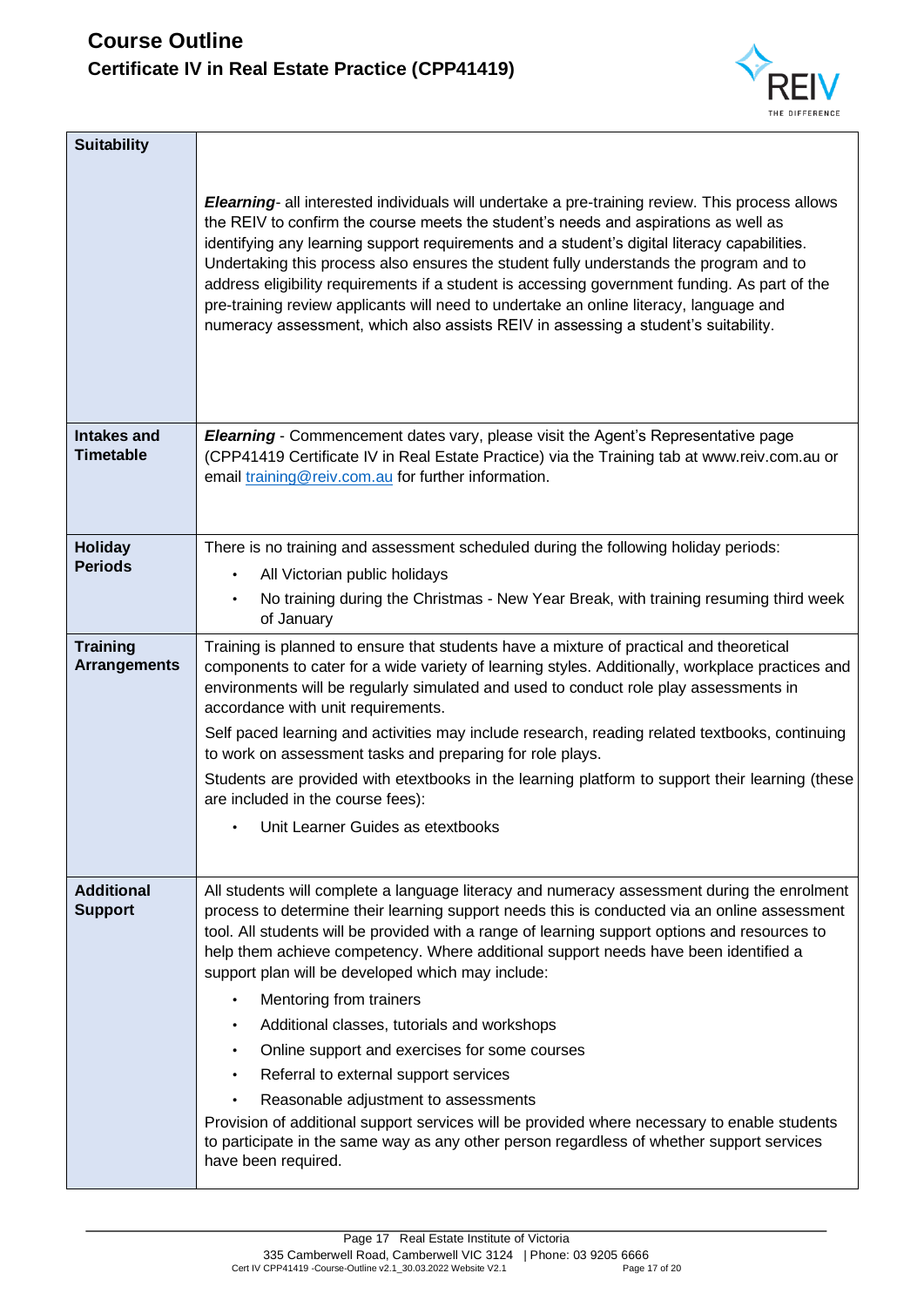

| <b>Assessment</b><br><b>Arrangements</b>                | Elearning - students will be required to complete some assessments during their zoom<br>meetings with the majority of assessments completed in student's own time. Learning<br>activities and assessments, to be completed in students own time.<br>Assessment will be conducted individually. Students undertaking elearning will access and<br>complete assessments for each cluster in the online learning platform and includes:<br>Assessment instructions<br>Assessment resources for each unit of competency<br>$\bullet$<br>Details about when assessment will occur<br>Details about assessment submission<br>There are a variety of assessment methods used for this qualification including:<br>Written questions<br>$\bullet$<br>Projects/Reports<br><b>Case Studies</b><br>$\bullet$<br>Role Plays<br>Research<br>Submission of assessment tasks will be online through the learning platform and due dates for<br>assessment must be adhered to. |
|---------------------------------------------------------|----------------------------------------------------------------------------------------------------------------------------------------------------------------------------------------------------------------------------------------------------------------------------------------------------------------------------------------------------------------------------------------------------------------------------------------------------------------------------------------------------------------------------------------------------------------------------------------------------------------------------------------------------------------------------------------------------------------------------------------------------------------------------------------------------------------------------------------------------------------------------------------------------------------------------------------------------------------|
| <b>Course Credit</b>                                    | The REIV complies with National Recognition under the Australian Quality Training<br>Framework, however we would always recommend that the student enquires with the<br>Business Licensing Authority as to the acceptance of credit transfers for licensing purposes,                                                                                                                                                                                                                                                                                                                                                                                                                                                                                                                                                                                                                                                                                          |
|                                                         | this is of importance to students who have trained interstate.<br>Real Estate Institute of Victoria can grant students credit towards their course for units of<br>competency that they have already completed with another RTO or authorised issuing<br>organisation. We can also grant credit for subjects or units that have been completed where<br>equivalence can be established between the unit in the course and the subject or unit that has<br>been completed.                                                                                                                                                                                                                                                                                                                                                                                                                                                                                      |
|                                                         | There is no charge to apply for credit transfer.                                                                                                                                                                                                                                                                                                                                                                                                                                                                                                                                                                                                                                                                                                                                                                                                                                                                                                               |
|                                                         | *Please refer to the Student Handbook for more information on Credit Transfer.                                                                                                                                                                                                                                                                                                                                                                                                                                                                                                                                                                                                                                                                                                                                                                                                                                                                                 |
| <b>Recognition of</b><br><b>Prior Learning</b><br>(RPL) | Recognition of Prior Learning (RPL) is a process where skills and knowledge that a student has<br>gained through work and life experience and other unrecognised training can be formally<br>recognised.                                                                                                                                                                                                                                                                                                                                                                                                                                                                                                                                                                                                                                                                                                                                                       |
|                                                         | The Real Estate Institute of Victoria has a process that has been structured to minimise the<br>time and cost to applicants and provides a supportive approach to students wishing to take up<br>this option. Students should ideally apply for RPL at the time of enrolment. RPL is suitable for<br>those who have direct experience in the real estate sector.                                                                                                                                                                                                                                                                                                                                                                                                                                                                                                                                                                                               |
|                                                         | During the entry process and interview stage the Real Estate Institute of Victoria will discuss<br>with students the process and options for RPL. Suitability is often determined on how much<br>experience students have in a certain area, their work history and previous training. If RPL is<br>determined as a possibility, students will be provided with a kit that will guide them in working<br>through each unit to determine relevant skills and experience and identify whether they would<br>be able to provide the required evidence.                                                                                                                                                                                                                                                                                                                                                                                                            |
|                                                         | A trainer/assessor will be available to assist the student throughout this process.<br>*Please refer to the Student Handbook for more information on RPL.                                                                                                                                                                                                                                                                                                                                                                                                                                                                                                                                                                                                                                                                                                                                                                                                      |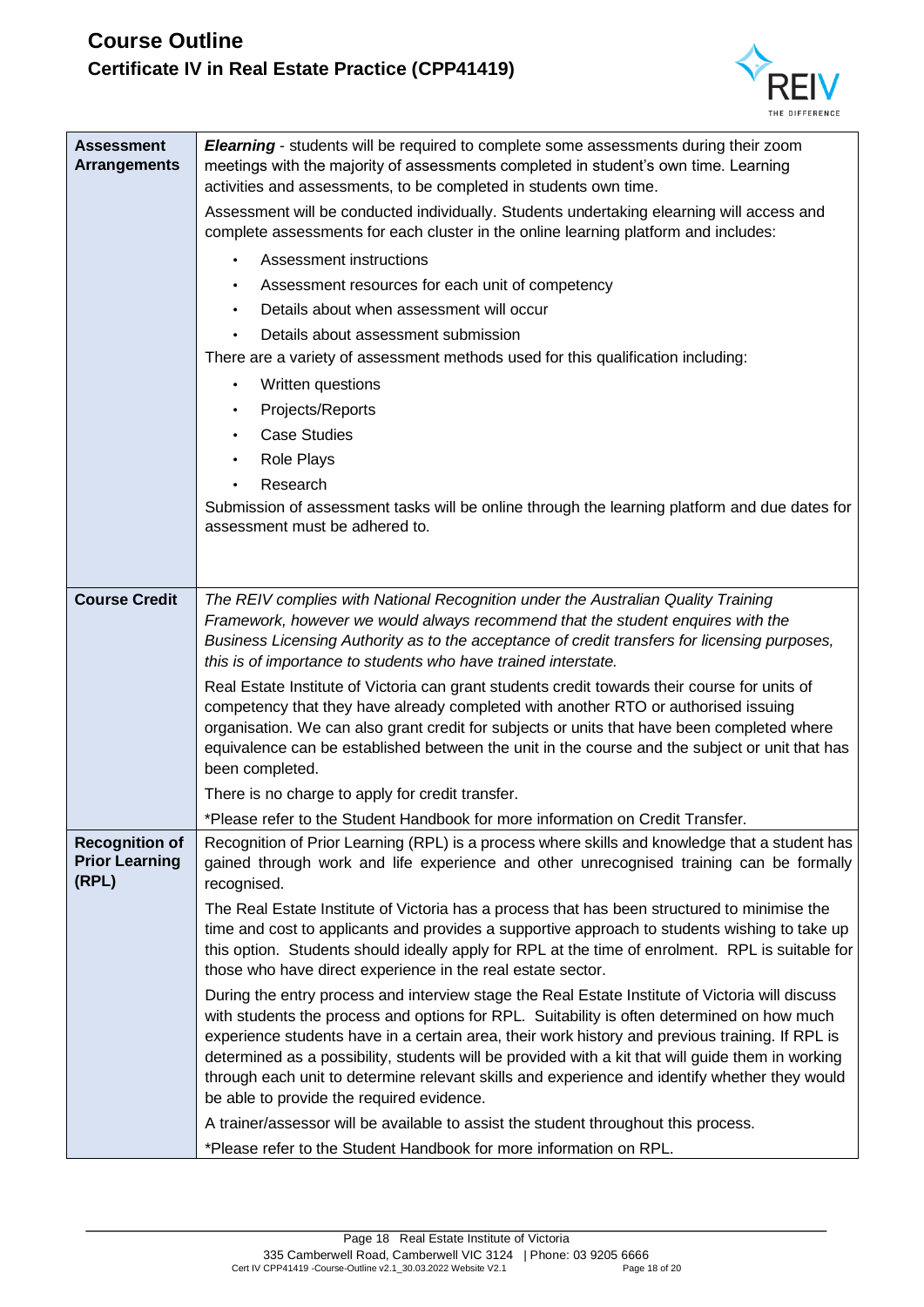

| <b>Costs</b>      | <b>Total Tuition Fee:</b>                                                                                                                                                                                                                  |
|-------------------|--------------------------------------------------------------------------------------------------------------------------------------------------------------------------------------------------------------------------------------------|
|                   | <b>Elearning or Workplace based</b>                                                                                                                                                                                                        |
|                   | $$6,500.00 - Full fee for service$                                                                                                                                                                                                         |
|                   | \$2,500.00 - Government funded*                                                                                                                                                                                                            |
|                   | \$500.00 - Government funded with concession*.                                                                                                                                                                                             |
|                   |                                                                                                                                                                                                                                            |
|                   | *This training is delivered with Victorian and Commonwealth Government funding.                                                                                                                                                            |
|                   | The student tuition fees as published are subject to change given individual<br>circumstances at enrolment. For more information, refer to the website REIV fees and                                                                       |
|                   | <b>Charges</b>                                                                                                                                                                                                                             |
|                   |                                                                                                                                                                                                                                            |
|                   |                                                                                                                                                                                                                                            |
|                   | <b>RPL Costs:</b>                                                                                                                                                                                                                          |
|                   | <b>Elearning or Workplace based</b>                                                                                                                                                                                                        |
|                   | $$7,500.00 - Full fee for service$                                                                                                                                                                                                         |
|                   | \$5,400.00 - Government funded*                                                                                                                                                                                                            |
|                   | \$1,080.00 - Government funded with concession*.                                                                                                                                                                                           |
|                   | Nationally Recognised Training does not incur GST.                                                                                                                                                                                         |
|                   | Students must submit a valid USI, all fees must be paid in full and all course requirements<br>successfully met to receive their Qualification Award certificate.                                                                          |
|                   | Students must submit a valid USI, all fees must be up to date and unit requirements<br>successfully met to receive a Statement of Attainment in the case of cancellation                                                                   |
|                   | Please refer to the Training tab at www.reiv.com.au for our Fees and Charges Policy.                                                                                                                                                       |
|                   | *Visit https://www.skills.vic.gov.au/s/how-to-check-your-eligibility to check eligibility. Criteria                                                                                                                                        |
|                   | applies which will be evaluated during the pretraining review.                                                                                                                                                                             |
|                   |                                                                                                                                                                                                                                            |
| <b>Inclusions</b> | Unless otherwise specified, tuition fees include all training and assessment as well as required<br>resources and textbooks (etextbooks for Elearning) for students to achieve the qualification or<br>course in which they are enrolling. |
|                   | <b>Additional charge:</b>                                                                                                                                                                                                                  |
|                   | Re-Issue of Certificate or Statement of Attainment \$60                                                                                                                                                                                    |
|                   | Re-Issue of Statement of Attainment \$30                                                                                                                                                                                                   |
|                   | Express marking (7 working days) \$80                                                                                                                                                                                                      |
|                   | Subject re-enrolment fee \$300.00 (where the student has exhausted 3 attempts per<br>unit).                                                                                                                                                |
|                   | Administration fees (outlined below)                                                                                                                                                                                                       |
|                   | • 1 week extension from the course end date - \$80                                                                                                                                                                                         |
|                   | • 1 month extension from the course end date - \$199                                                                                                                                                                                       |
|                   | • Administration fees apply for course cancellation. Refer to Fees and refunds policy                                                                                                                                                      |
|                   |                                                                                                                                                                                                                                            |